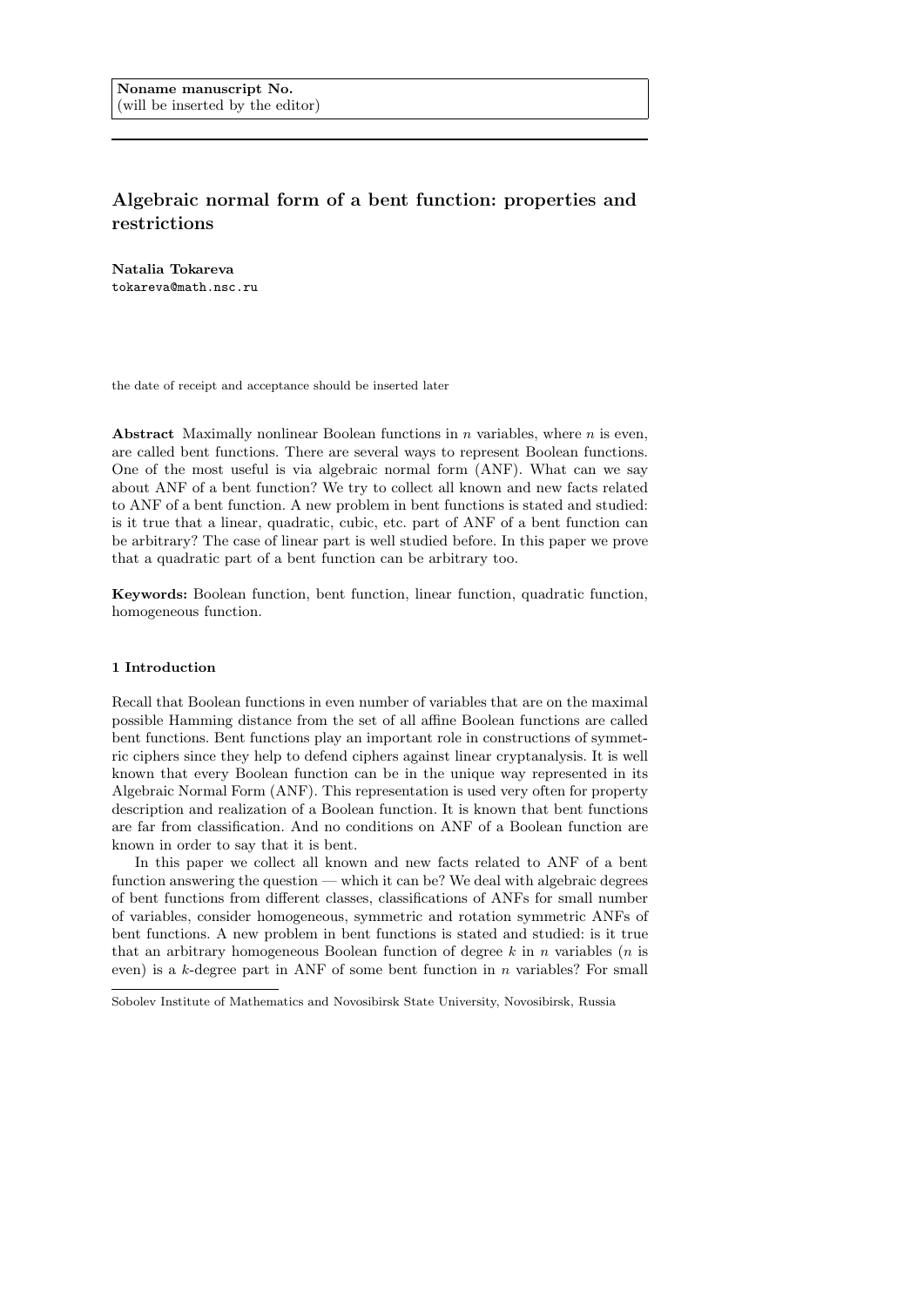$k$  it can be formulated like this. Is it true that linear (quadratic, cubic, etc.) part of ANF of a bent function can be arbitrary? For sure, this question is interesting nor only for bent functions.

It is well known that a linear part in ANF of a bent function can be arbitrary. Moreover, any linear function can be added to a bent function without changing its property to be bent. In this paper we prove that a quadratic part of a bent function can also be arbitrary. Namely, we prove that an arbitrary quadratic homogeneous Boolean function in  $n$  variables is a quadratic part of some bent function in  $n$ variables, where n is even,  $n \geq 6$ . Several ideas for the general case of the problem are discussed.

# 2 Definitions

We use the following standard notation.

 $\mathbb{F}_2^n$  — the vector space over  $\mathbb{F}_2$ ;

 $f, g: \mathbb{F}_2^n \to \mathbb{F}_2$  — Boolean functions;

 $dist(f, g)$  — Hamming distance between f and g, i. e. the number of coordinates in which their vectors of values differ;

 $x = (x_1, \ldots, x_n)$  — a binary vector;

 $\oplus$  — addition modulo 2 (XOR);

 $\langle x, y \rangle = x_1y_1 \oplus \ldots \oplus x_ny_n$  — the standard inner product modulo 2;

 $W_f(y) = \sum_{x \in \mathbb{F}_2^n} (-1)^{\langle x, y \rangle \oplus f(x)}$  — the *Walsh — Hadamard transform* of a Boolean function  $f$ ;

 $\langle a, x \rangle \oplus b$  — an *affine function* in variables  $x_1, \ldots, x_n;$ 

bent function — a Boolean function in n variables (n is even) that is on the maximal possible distance from the set of all affine functions. This distance is equal to  $2^{n-1} - 2^{(n/2)-1}$ .

 $\mathcal{A}_n$  — the set of all affine functions in n variables;

 $\mathcal{B}_n$  — the set of all bent functions in n variables.

Any Boolean function can be uniquely represented in its algebraic normal form

(ANF):

$$
f(x_1,\ldots,x_n)=\left(\bigoplus_{k=1}^n\bigoplus_{i_1,\ldots,i_k}a_{i_1,\ldots,i_k}\;x_{i_1}\cdot\ldots\cdot x_{i_k}\right)\oplus a_0,
$$

where for each k indices  $i_1, \ldots, i_k$  are pairwise distinct and sets  $\{i_1, \ldots, i_k\}$  are exactly all different nonempty subsets of the set  $\{1, \ldots, n\}$ ; coefficients  $a_{i_1,\ldots,i_k}$ ,  $a_0$  take values from  $\mathbb{F}_2$ . In Russian mathematical literature it is usually called a Zhegalkin polynomial in honor of Ivan Zhegalkin (1869–1947), a mathematician who introduced this representation in 1927.

For a Boolean function  $f$  the number of variables in the longest item of its ANF is called the *algebraic degree* of a function (or briefly *degree*) and is denoted by  $deg(f)$ . A Boolean function is affine, quadratic, cubic and so on if its degree is not more than 1, or equal to 2, 3, etc.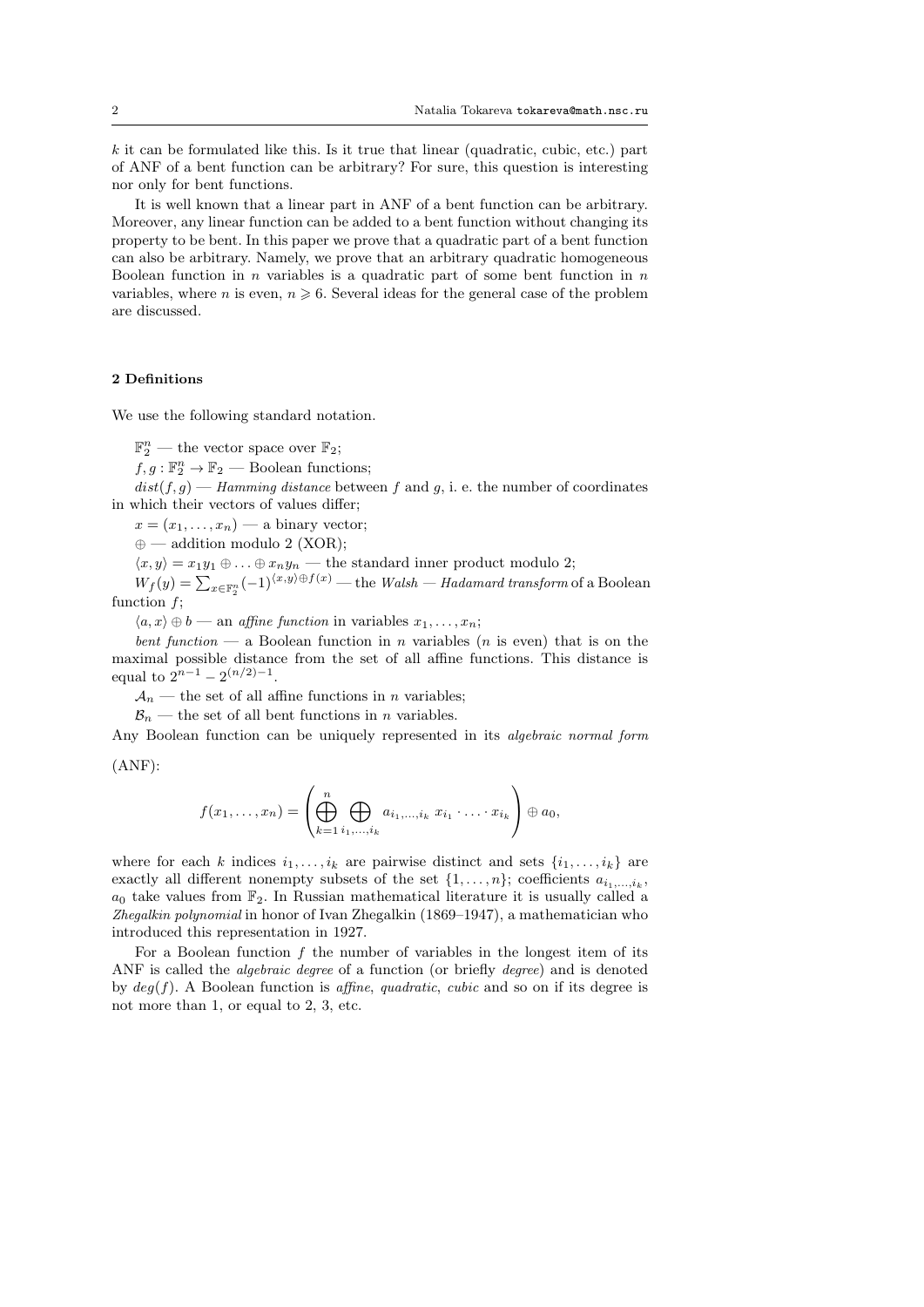#### 3 Degree of a bent function

In what follows let  $n$  be an even number. According to O.Rothaus (1966, 1976) [\[21\]](#page-11-0) and V. A. Eliseev, O. P. Stepchenkov (1962) [\[31\]](#page-11-1) it holds

**Theorem 1** Degree deg(f) of a bent function f in  $n \geq 4$  variables is not more than  $n/2$ . If  $n = 2$  a bent function is quadratic.

One can find a proof of this fact in the book [\[5\]](#page-10-0) of T. W. Cusick and P. Stanica.

Obviously, a Boolean function of degree less or equal to one can not be bent. It is easy to see that there exist bent functions of all other possible degrees from 2 to  $n/2$  if  $n \geq 4$  (just use the Maiorana — McFarland construction for this, see [\[15\]](#page-10-1)). E. g. the quadratic Boolean function  $f(x_1, \ldots, x_n) = x_1x_2 \oplus x_3x_4 \oplus \ldots \oplus x_{n-1}x_n$  is bent for any even n.

There are many generalizations of bent functions. One very natural of them is a generalization over finite fields, namely over prime fields. In 1985, P. V. Kumar, R. A. Scholtz, and L. R. Welch proposed [\[11\]](#page-10-2) this generalization, aiming to construct q-valued bent sequences applicable in CDMA systems.

Take integer  $q \ge 2$ , the imaginary unit  $i = \sqrt{-1}$ , and a primitive complex root of unity  $\omega = e^{2\pi i/q}$  of degree q. Consider a q-valued function  $f : \mathbb{F}_q^n \to \mathbb{F}_q$ . The  $Walsh - Hadamard transform$  of a function f is the complex function

$$
W_f(y) = \sum_{x \in \mathbb{F}_q^n} \omega^{\langle x, y \rangle + f(x)} \quad \text{for every} \quad y \in \mathbb{F}_q^n,\tag{1}
$$

where the inner product and addition  $+$  are taken modulo q. Denote the absolute value of a complex number c by |c|. Given positive integer q, a function  $f: \mathbb{F}_q^n \to \mathbb{F}_q$ is called a q-valued bent function if  $|W_f(y)| = q^{n/2}$  for every  $y \in \mathbb{F}_q^n$ . If  $q = p$ , where  $p$  is a prime number, such a function is usually called  $p$ -ary bent function.

In 2004 X. D. Hou [\[10\]](#page-10-3) determined the bound for  $p$ -ary bent functions.

**Theorem 2** If f is a p-ary bent function  $(p \text{ is prime})$  in n variables,

$$
deg(f) \leqslant \frac{(p-1)n}{2} + 1.
$$

If f is weakly regular, then

$$
deg(f) \leqslant \frac{(p-1)n}{2}.
$$

Recall that for a bent function f the *dual function*  $\tilde{f}$  in n variables is defined by the equality  $W_f(y) = 2^{n/2}(-1)^{f(y)}$ . This definition is correct since  $W_f(y) = \pm 2^{n/2}$ for any vector y. Recall that f is bent too. It holds  $f = f$ .

Note that if  $deg(f) = n/2$  then  $deg(f) = n/2$ . In general, the following fact is well known, see for instance chapter [\[1\]](#page-10-4) of C. Carlet.

**Theorem 3** Let  $f$  be an arbitrary bent function in n variables. Then

$$
n/2 - deg(f) \geqslant \frac{n/2 - deg(f)}{deg(f) - 1}.
$$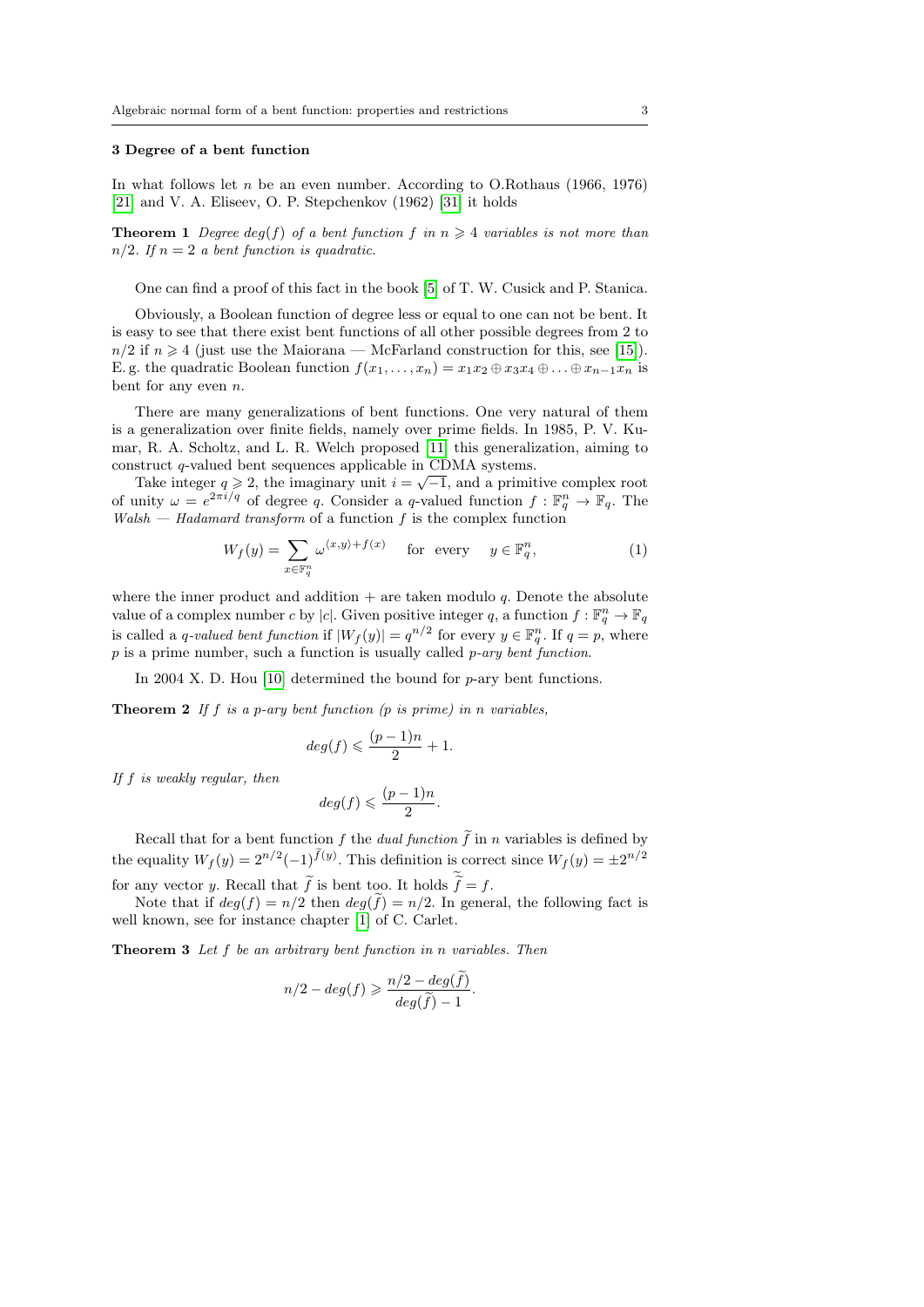#### 4 All variables take part in ANF of a bent function

A Boolean function  $f$  in  $n$  variables has a degenerate (fictitious) variable  $x_i$  if for any vector  $b \in \mathbb{F}_2^n$  it holds  $f(b) = f(b \oplus e_i)$ , where  $e_i$  is a vector of weight 1 with i-th coordinate being nonzero. In other words, a variable is *fictitious* if and only if it does not occur in ANF of f. A Boolean function is nondegenerate if it has no fictitious variables. The following fact is well known.

<span id="page-3-0"></span>Theorem 4 A bent function in n variables is nondegenerate, i. e. all variables are presented in its ANF.

It is easy to prove it using the definition of a bent function as a function being on the maximum possible distance from all affine functions.

In 2013 A. Gorodilova (Frolova) proved a more strong result related to Kasami bent functions [\[7\]](#page-10-5). A Boolean function in n variables we call  $k$ -nondegenerate if for each product of any  $k$  pairwise different variables there exists a monomial in ANF of f that contains all variables from this product. For instance, the product  $x_1x_5x_9$  we find in ANF like this:  $\ldots \oplus x_1x_2x_4x_5x_9 \oplus \ldots$  The maximal such number  $k$  for a Boolean function f we call its *order of nondegeneracy*. Theorem [4](#page-3-0) can be reformulated like this: for any bent function the order of nondegeneracy is at least 1. A.Gorodilova proved [\[7\]](#page-10-5)

Theorem 5 The order of nondegeneracy of an arbitrary Kasami Boolean function of degree d equals  $d-3$  or  $d-2$ .

#### 5 Can ANF of a bent function be homogeneous?

Yes, it can be. The subclass of homogeneous bent functions was introduced by C. Qu, J. Seberri and J. Pieprzyk in 2000, [\[20\]](#page-11-2).

A bent function is called homogeneous if all monomials of its ANF are of the same degree. Let us briefly discuss the known facts about homogeneous bent functions. C. Qu, J. Seberri and J. Pieprzyk proved [\[20\]](#page-11-2) that there are 30 homogeneous bent functions of degree 3 in 6 variables. Some partial results on classification of cubic homogeneous bent functions in 8 variables were obtained by C.Charnes, U.Dempwolff and J.Pieprzyk, [\[3\]](#page-10-6).

C. Charnes, M. Rotteler and T. Beth [\[4\]](#page-10-7) have proved the following fact.

<span id="page-3-1"></span>Theorem 6 There exist cubic homogeneous bent functions in each even number of variables n for  $n \geq 6$ .

What about the homogeneous bent functions of higher degree? It was obtained that for  $n > 3$ , there are no homogeneous bent functions in n variables of the maximal possible degree  $n/2$ , see the paper of T. Xia, J. Seberry, J. Pieprzyk, and C. Charnes [\[32\]](#page-11-3).

In 2007 Q. Meng, H. Zhang, M. C. Yang, and J. Cui generalized some previous results and proved [\[16\]](#page-10-8)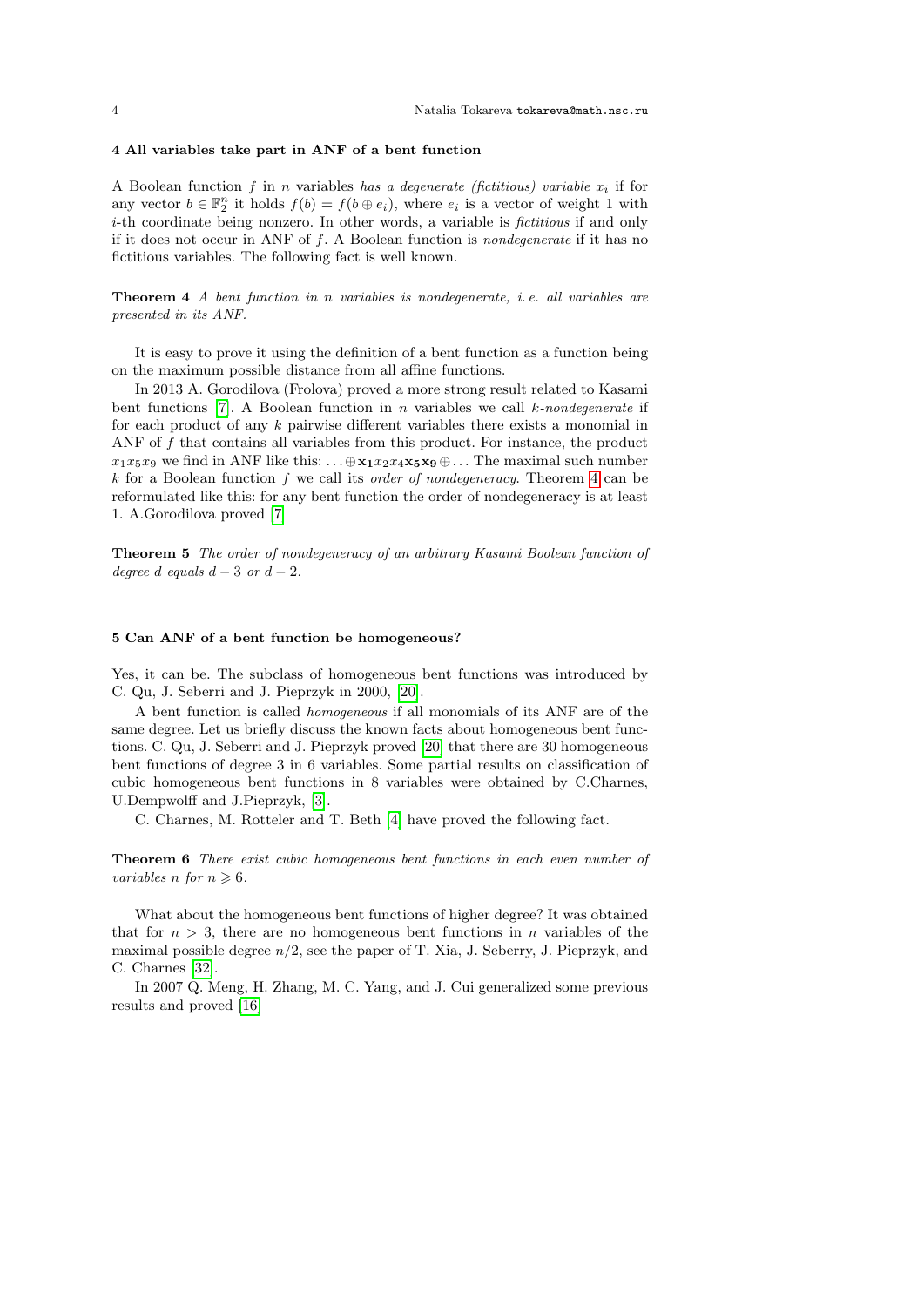**Theorem 7** For any nonnegative integer  $k$ , there exists a positive integer  $N$  such that for  $n \geqslant 2N$  there exist no n-variable homogeneous bent functions having degree  $(n/2) - k$  or more, where N is the least integer satisfying

$$
2^{N-1} > {N+1 \choose 0} + {N+1 \choose 1} + \ldots + {N+1 \choose k+1}.
$$

But what is the tight upper bound on the degree of a homogeneous bent function? For now there is no answer to this question. There is only

Conjecture (Q. Meng, et al. 2007). For every  $k > 1$ , there is  $N \ge 2$  such that homogeneous bent functions of degree k of n variables exist for every even  $n > N$ .

In 2010 Q. Meng, L. Chen and F.-W. Fu presented partial results towards the conjectured nonexistence of homogeneous rotation symmetric bent functions having degree more than 2.

Let us describe several ideas on visualization of ANFs of homogeneous bent functions. In 2002 C. Charnes, M. Rotteler and T. Beth [\[4\]](#page-10-7) proposed a simple method to get all 30 homogeneous bent functions of degree 3 in 6 variables. They proposed to consider so called Nagy graphs. Nagy graph (or intersection graph)  $\Gamma_{(n,k)}$  can be defined like this: its vertices are all unordered k-element subsets of  $\{1, 2, \ldots, n\}$ ; an edge connects vertices iff the corresponding subsets have exactly one common element.

The authors of [\[4\]](#page-10-7) proposed the following steps in search of homogeneous bent functions in 6 variables: 1) find a maximal clique in  $\Gamma_{(6,3)}$ ; 2) take the complement to it in the graph; 3) for every vertex  $\{i, j, k\}$  of the complement put an item  $x_i x_j x_k$ to the ANF; 4) get a homogeneous Boolean function of degree 3; the checking shows that it is bent.

Several researchers were thinking about generalization of this method on the case of arbitrary graph  $\Gamma_{(n,k)}$ . P. Stanica (2017) proposed to study the complements of maximal cliques of the graphs  $\Gamma_{(10,4)}$ ,  $\Gamma_{(12,4)}$  (do they produce homogeneous quartic functions?) and  $\Gamma_{(12,5)}$ ,  $\Gamma_{(14,5)}$  (what about quintic functions?).

In 2018 A. Shaporenko [\[23\]](#page-11-4) has studied this question. First, what are the maximal cliques in  $\Gamma_{(k,n)}$ ? A. Shaporenko proved that the clique of size  $k+1$ not necessarily exists in every  $\Gamma_{(n,k)}$ . And if it exists it is not necessary maximal. For instance in  $\Gamma_{(8,3)}$  the maximal clique is of size 7. It was proven that if  $n =$  $k(k+1)/2$  then the clique of size  $k+1$  is maximal in graph  $\Gamma_{(n,k)}$ . It was shown that homogeneous Boolean functions obtained from  $\Gamma_{(10,4)}$  and  $\Gamma_{(28,7)}$  by the mentioned method are not bent [\[23\]](#page-11-4). So, till now there are no other examples of homogeneous bent functions obtained in such way.

# 6 Can ANF of a bent function be symmetric?

A Boolean function f in n variables is called *symmetric* if for any permutation  $\pi$  on its coordinates it holds  $f(x) = f(\pi(x))$ . It is the strongest symmetric property for a Boolean function. One can easily obtain that there are exactly  $2^{n+1}$  symmetric Boolean functions since the value  $f(x)$  depends only on the Hamming weight of x.

In 1994 P. Savicky [\[22\]](#page-11-5) classified all symmetric bent functions.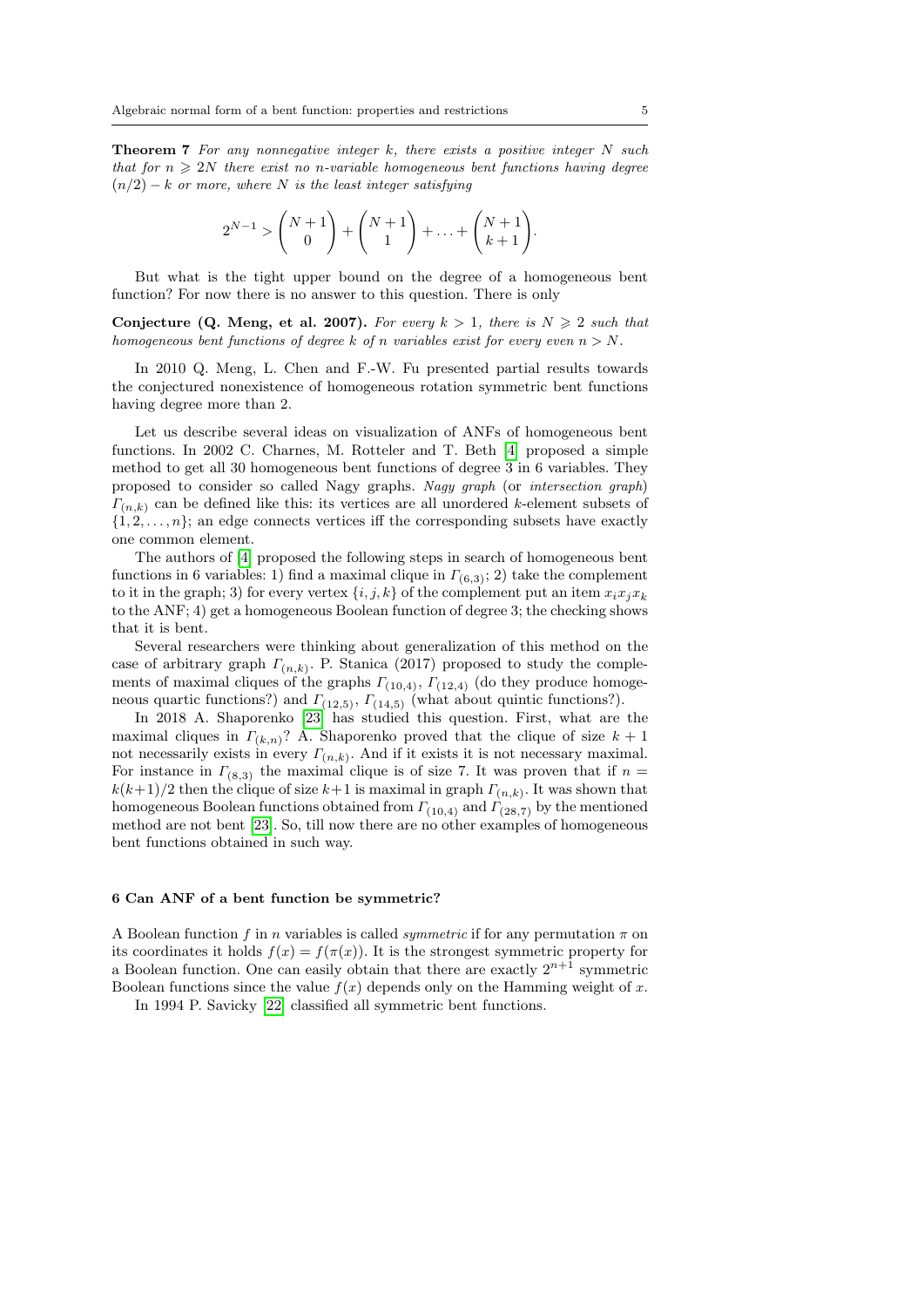**Theorem 8** There are only four symmetric bent functions in n variables:  $f(x)$ ,  $f(x) \oplus$ 1,  $f(x) \oplus \sum^n$  $\sum_{i=1}^{n} x_i$  and  $f(x) \oplus \sum_{i=1}^{n}$  $\sum_{i=1}^{n} x_i \oplus 1$ , where  $f(x) = \bigoplus_{i=1}^{n}$  $\bigoplus^n$  $\bigoplus_{j=i+1} x_i x_j.$ 

In 2006 Y. Zhao and H. Li [\[33\]](#page-11-6) discussed a kind of bent functions that have symmetric properties with respect to some variables.

#### 7 When ANF of a bent function is rotation symmetric?

Rotation symmetry generalizes the symmetric property of a function; it is not so strong. In 1999 J. P. Pieprzyk and C. X. Qu [\[18\]](#page-10-9) introduced this new concept of the rotation symmetry of a Boolean function and have applied it in studying of hash functions. Note that there were other related papers of E. Filiol and C. Fountain [\[8\]](#page-10-10), of J. P. Pieprzyk [\[17\]](#page-10-11).

Let  $\rho$  be a cyclic permutation on coordinates  $x_1 \ldots x_n$  defined as

 $\rho(x_1, \ldots, x_{n-1}, x_n) = (x_n, x_1, \ldots, x_{n-1})$  for all x.

A Boolean function f in n variables is rotation symmetric if  $f(x) = f(\rho(x))$  for all  $x \in$  $\mathbb{F}_2^n$ . There are several useful techniques for working with rotation symmetric Boolean functions, like the short ANF or SANF. To get ANF from SANF just take all cyclic shifts of it. For instance, the SANF of a rotation symmetric Boolean function  $x_1x_2 \oplus x_2x_3 \oplus x_3x_4 \oplus x_1x_4$  in 4 variables is  $x_1x_2$ , or briefly can be written as 12.

Let us discuss results on rotation symmetric bent functions.

Classification of rotation symmetric bent functions for small  $n$  was done by P. Stanica and S. Maitra in 2003, 2008, see [\[24\]](#page-11-7), [\[25\]](#page-11-8).

• If  $n = 4$  there are 8 rotation symmetric bent functions in 4 variables. Their SANFs (up to a linear part) are  $13, 12 + 13$ .

• If  $n = 6$  there are 48 rotation symmetric bent functions. All of them can be presented by the following 12 functions (free of linear terms):  $14$ ,  $12 \oplus 13 \oplus ...$ 14, 134 ⊕ 13 ⊕ 14, 124 ⊕ 13 ⊕ 14, 124 ⊕ 12 ⊕ 14, 134 ⊕ 12 ⊕ 14, 123 ⊕ 135 ⊕ 14,  $123 \oplus 135 \oplus 12 \oplus 13 \oplus 14$ ,  $123 \oplus 134 \oplus 135 \oplus 13 \oplus 134 \oplus 134 \oplus 135 \oplus 12 \oplus 14$ , 123 ⊕ 124 ⊕ 135 ⊕ 12 ⊕ 14, 123 ⊕ 124 ⊕ 135 ⊕ 13 ⊕ 14. We list them here in SANF. Then to get 48 rotation symmetric functions in 6 variables one can add a rotation symmetric affine part of 4 types: zero, one,  $x_1 \oplus \ldots \oplus x_n$  or  $x_1 \oplus \ldots \oplus x_n \oplus 1$ .

• If  $n = 8$ . P. Stanica and S. Maitra found among the  $2^{21}$  rotation symmetric Boolean functions in 8 variables that exactly 15 104 of them are bent functions.

There are exactly 8 homogeneous rotation symmetric bent functions in 8 variables: 15, 15 ⊕ 12, 15 ⊕ 13, 15 ⊕ 14, 15 ⊕ 12 ⊕ 13, 15 ⊕ 12 ⊕ 14, 15 ⊕ 13 ⊕ 14,  $15 \oplus 12 \oplus 13 \oplus 14$ . Let us note that it is easy to see some group structure in this construction. Indeed, let us take some basis of an Abelian group G isomorphic to  $\mathbb{Z}_2^3$ ; denote basic vectors by formal symbols "12", "13", "14". Then SANFs of all homogeneous bent functions in 8 variables are exactly elements of the set "15" $\oplus$ G.

• If  $n = 10$ . P. Stanica and S. Maitra studied this case in [\[25\]](#page-11-8). But to classify all rotation symmetric bent functions in 10 variables is still difficult. It was obtained that there are 12 homogeneous rotation symmetric bent functions in 10 variables of degree 2. All of them are here:  $16, 16 \oplus 12, 16 \oplus 13, 16 \oplus 14, 16 \oplus 15, 16 \oplus 12 \oplus 15,$ 16⊕13⊕14, 16⊕12⊕13⊕14, 16⊕12⊕13⊕15, 16⊕12⊕14⊕15, 16⊕13⊕14⊕15,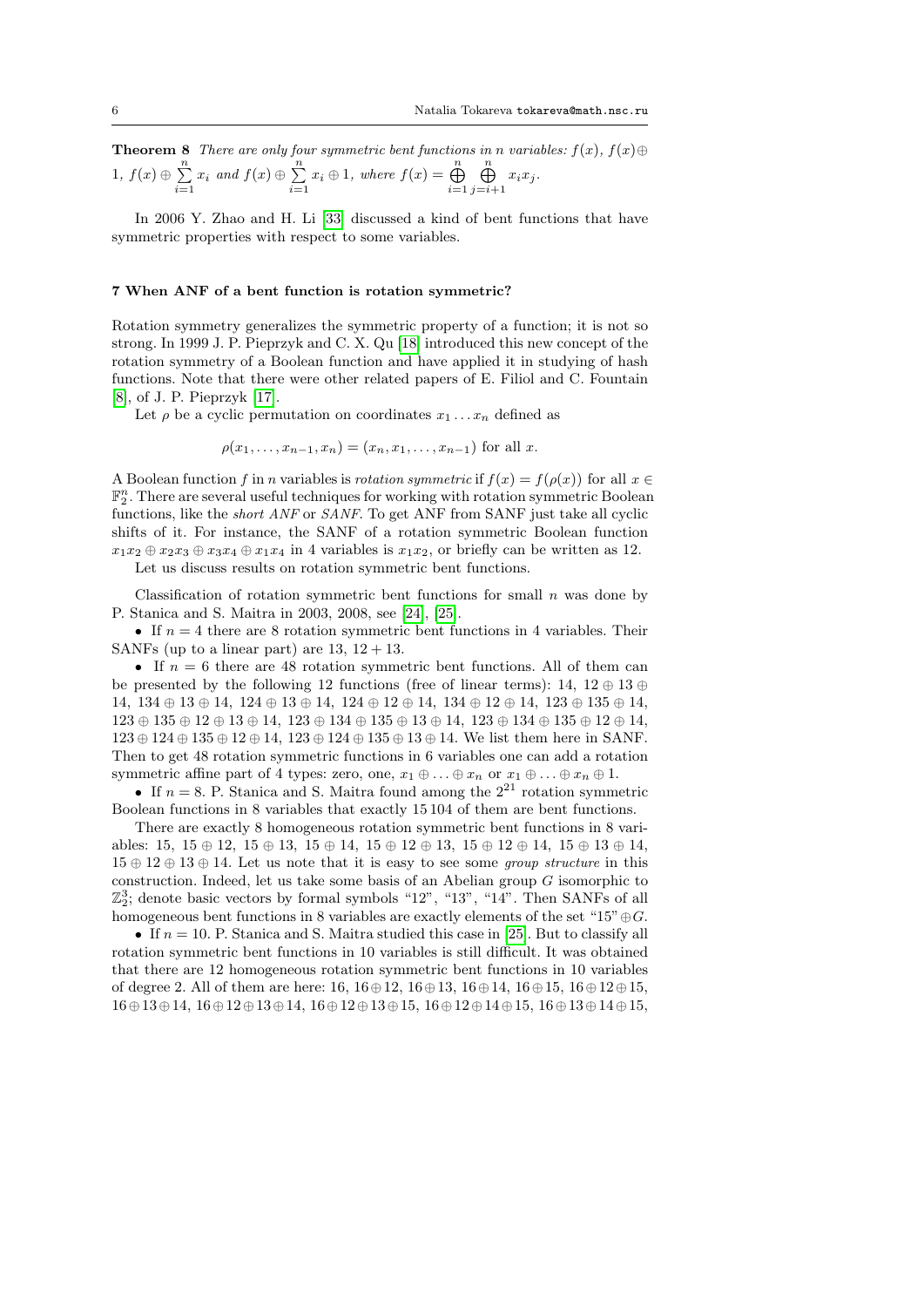16⊕12⊕13⊕14⊕15. They have not found homogeneous rotation symmetric bent functions of the greater degree. Then, they proposed a conjecture: There are no homogeneous rotation symmetric bent functions of degree 3 or more. There is a some progress in proving of this conjecture in works of P. Stanica.

For a homogeneous degree  $d$  rotation symmetric Boolean function  $f$  with its SANF given by  $\bigoplus_{i=1}^s \beta_i$ , where  $\beta_i = x_{k_1^{(i)}} x_{k_2^{(i)}} \cdots x_{k_d^{(i)}}$  (assume that  $k_1^{(i)} = 1$  for all i), define a sequence  $d_j^{(i)}$ ,  $j = 1, 2, ..., k_{i-1}^{(i)}$ , by  $d_j^{(i)} = k_{j+1}^{(i)} - k_j^{(i)}$ . Let  $d_f =$  $\max_{i,j} \{d_j^{(i)}\}$ , that is, the largest distance between two consecutive indices in all monomials of f. The next theorem was proved by P. Stanica in [\[26\]](#page-11-9).

Theorem 9 The following hold for a homogeneous rotation symmetric Boolean function f of degree  $\geq 3$  in  $n \geq 6$  variables:

(i) if the SANF of f is  $x_1 \cdots x_d$ , then f is not a bent function; (ii) if the SANF of f is  $x_1x_2 \cdots x_{d-1}x_d \oplus x_1x_2 \cdots x_{d-1}x_{d+1}$ , then f is not bent, assuming:  $(n-2)/4 > \lfloor n/d \rfloor$ , if  $n \neq 1 \pmod{d}$ ;  $n/4 > \lfloor n/d \rfloor$ , if  $n = 1 \pmod{d}$ ; (iii) in general, if  $d_f < (n/2 - 1)/\lfloor n/d \rfloor$ , then f is not bent.

In 2009 D. K. Dalai, S. Maitra and S. Sarkar [\[6\]](#page-10-12) have analyzed combinatorial properties related to the Walsh — Hadamard spectra of rotation symmetric Boolean functions in even number of variables. These results were then applied in studying of rotation symmetric bent functions. Constructions of quadratic and cubic rotation symmetric bent functions can be found in the paper of G. Gao, X. Zhang, W. Liu and C. Carlet [\[9\]](#page-10-13). For example, they construct the first infinite class of cubic rotation symmetric bent functions. In 2014 new constructions of rotation symmetric bent functions via idempotents were proposed by C. Carlet, G. Gao and W. Liu, see [\[2\]](#page-10-14). Namely, they found the first infinite class of such functions of degree more than 3.

## 8 A linear part of ANF of a bent function can be any

<span id="page-6-0"></span>It is well known that the class of bent functions is closed under addition of affine functions and under affine transformations of variables. In other words it holds

**Theorem 10** For any bent function g in n variables (n is even,  $n \geq 2$ ) the function

$$
g'(x) = g(Ax \oplus b) \oplus c_1x_1 \oplus \ldots \oplus c_nx_n \oplus d
$$

is also bent, where  $A$  is a nonsingular matrix, b, c are arbitrary binary vectors, d is a constant from  $\mathbb{F}_2$ .

Functions g and  $g'$  are called EA-equivalent.

Recall [\[27\]](#page-11-10), [\[29\]](#page-11-11) that we can not "add" to a bent function something else to preserve the property to be bent, since for any non affine Boolean function  $f$  there exists a bent function g such that  $f \oplus g$  is not bent.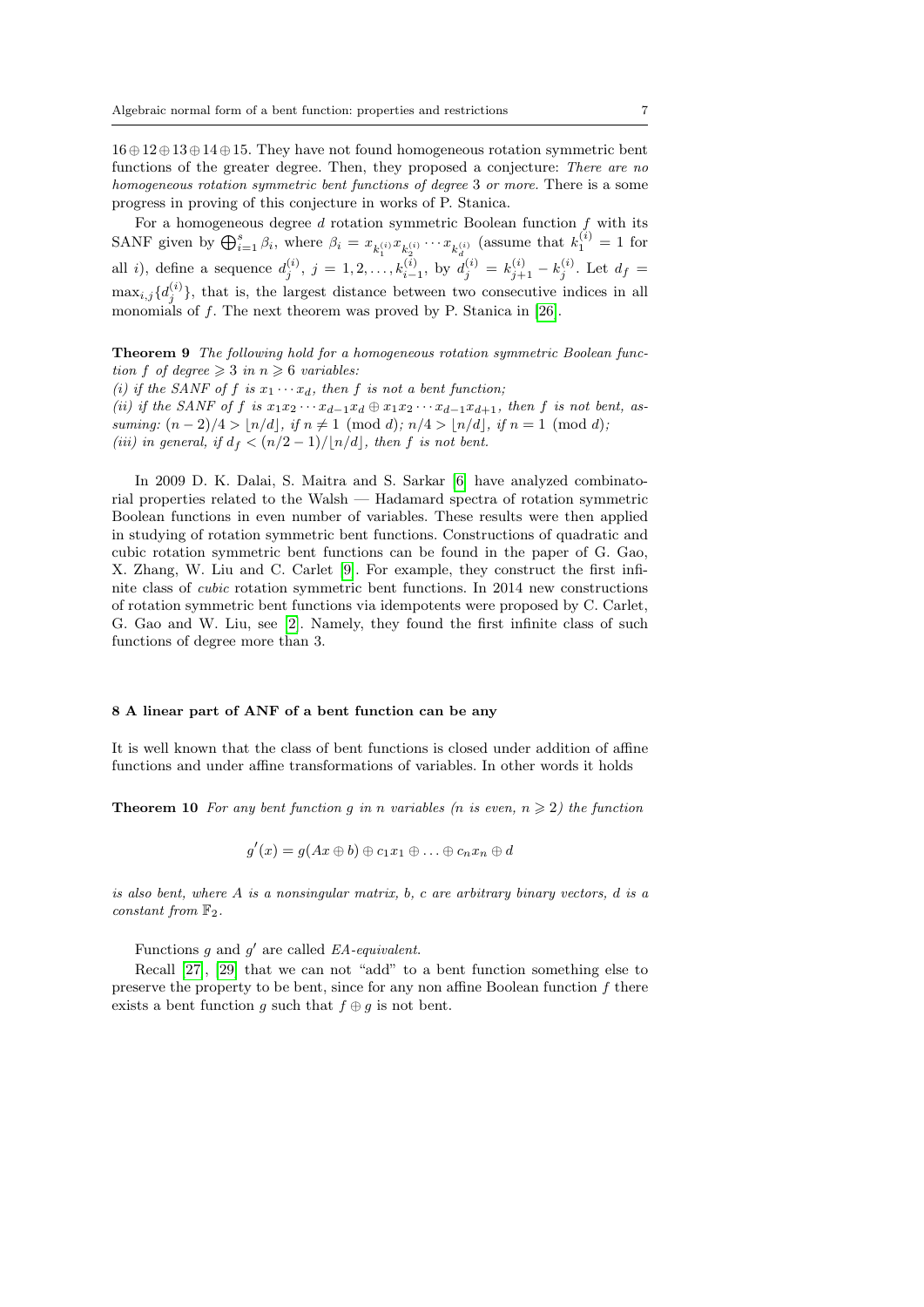#### 9 A quadratic part of ANF of a bent function can be any

Here we present a new result obtained together with my student E. Ponomareva. We prove that an arbitrary quadratic homogeneous Boolean function in  $n$  variables is a quadratic part of some bent function in n variables, where n is even,  $n \geq 6$ .

To prove this fact, we need the following statements.

In [\[13\]](#page-10-15) one can find

<span id="page-7-0"></span>Proposition 1 There exist exactly 156 nonisomorphic graphs with 6 vertices.

In [\[12\]](#page-10-16) all these graphs can be found. Let us prove first the following result.

<span id="page-7-1"></span>Proposition 2 An arbitrary quadratic homogeneous Boolean function in 6 variables is a quadratic part of some bent function in 6 variables.

Proof Let us put into the correspondence to an arbitrary quadratic homogeneous Boolean function f in 6 variables a graph  $G_f$  on 6 vertices by the following rule: vertices correspond to variables; there is an edge between two vertices if and only if the product of corresponding variables belongs to ANF of f.

Consider only those quadratic homogeneous Boolean functions that correspond to nonisomorphic graphs. It is clear that if a quadratic homogeneous function  $f$  is a quadratic part of some bent function then any quadratic homogeneous function  $f'$  with graph  $G_{f'}$  isomorphic to  $G_f$  is also a quadratic part of some bent function. It holds since any permutation on vertices produce an affine transformation of variables and hence by Theorem [10](#page-6-0) does not change a property of a function to be bent.

According to Proposition [1](#page-7-0) there are exactly 156 nonisomorphic graphs with 6 variables. We prove the statement by listing in Appendix 1 all 156 corresponding (to graphs) homogeneous quadratic Boolean functions and cubic parts that can be added to them in order to get a bent function in every case. So, the function equal to the sum of the quadratic function from the second column and cubic function from the third column of the table is always bent. Thus, we prove the statement.  $\Box$ 

The following iterative construction was proposed by O. Rothaus (1966, 1976) and J. Dillon (1974), see [\[31\]](#page-11-1).

<span id="page-7-2"></span>**Theorem 11** Let  $f'$ ,  $f''$ ,  $f'''$  be bent functions in n variables such that  $f' \oplus f'' \oplus f'''$ is a bent function too. Then

$$
g(x, x_{n+1}, x_{n+2}) = f'(x)f''(x) \oplus f'(x)f'''(x) \oplus f''(x)f'''(x) \oplus
$$

$$
x_{n+1}f'(x) \oplus x_{n+1}f''(x) \oplus x_{n+2}f'(x) \oplus x_{n+2}f'''(x) \oplus x_{n+1}x_{n+2}
$$

is a bent function in  $n + 2$  variables.

Now let us prove the main result of this section.

<span id="page-7-3"></span>Theorem 12 An arbitrary quadratic homogeneous Boolean function in n variables is a quadratic part of some bent function in n variables, where n is even,  $n \geq 6$ .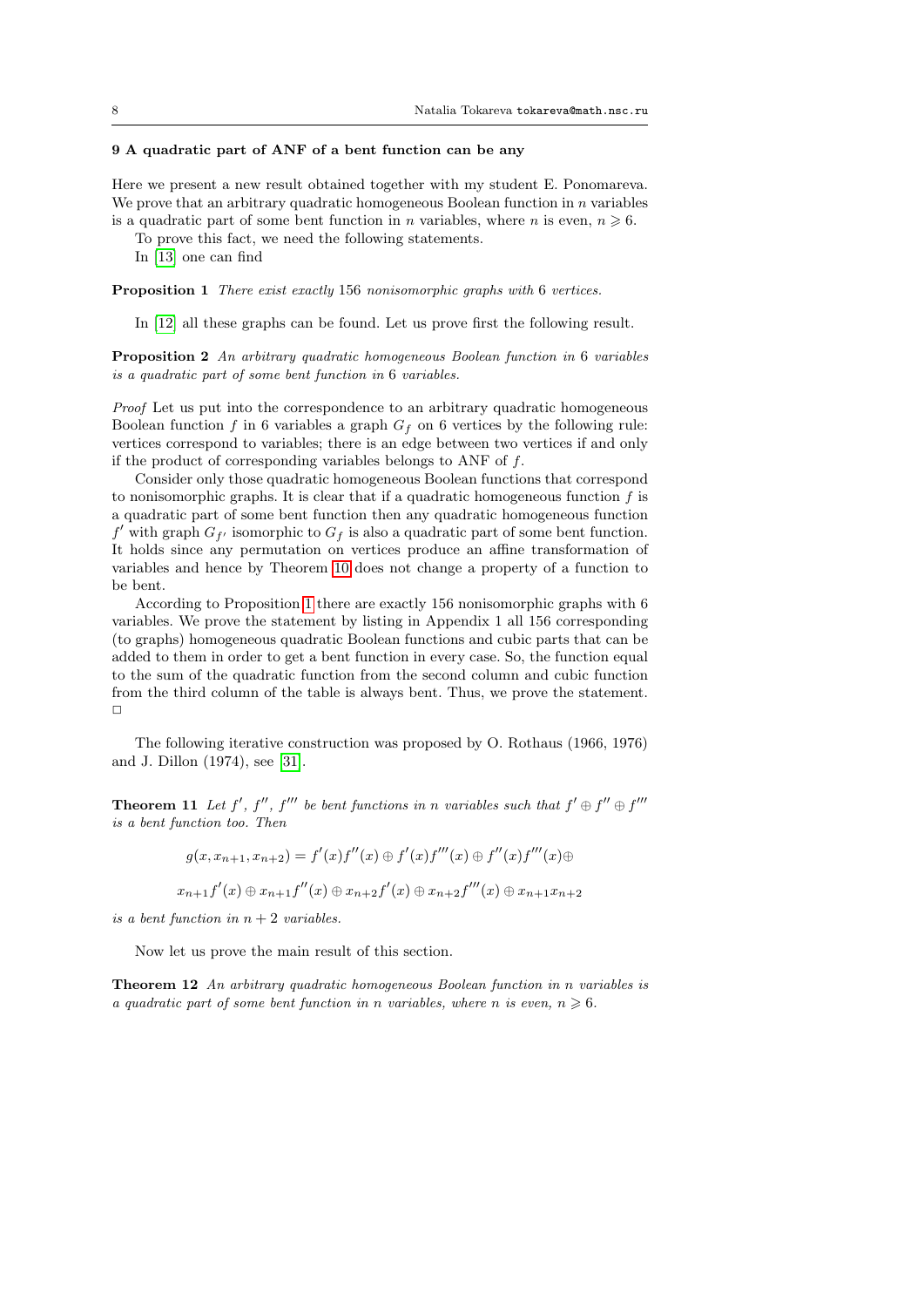Proof Let us prove it by induction.

For  $n = 6$  the result follows from Proposition [2.](#page-7-1)

Suppose that it is proven for some n. Consider the case of  $n+2$  variables. Let x be a vector of variables  $(x_1, \ldots, x_n)$ . Assume that  $q(x, x_{n+1}, x_{n+2})$  is an arbitrary homogeneous quadratic Boolean function in  $n + 2$  variables. If q is identically zero, then by Theorem [6](#page-3-1) there exists a cubic homogeneous bent function in every number of variables.

Let us consider a nonzero  $q$ . Since it is nonzero, there exists at least one item in its ANF. W.l.o.g. suppose that ANF of q contains item  $x_{n+1}x_{n+2}$ . Otherwise by renumbering of variables we turn to this case. So,  $q(x, x_{n+1}, x_{n+2})$  is of the form:

 $q(x, x_{n+1}, x_{n+2}) = h(x) \oplus a(x)x_{n+1} \oplus b(x)x_{n+2} \oplus x_{n+1}x_{n+2}$ 

where h is a homogeneous quadratic Boolean function in n variables,  $a, b$  are some linear functions in n variables.

Consider the quadratic homogeneous Boolean function  $h(x) \oplus a(x)b(x)$  in n variables. By induction, there exists a cubic homogeneous Boolean function  $c(x)$ such that  $f'(x) = c(x) \oplus h(x) \oplus a(x)b(x)$  is a bent function in *n* variables. Let  $f''(x) = f'(x) \oplus a(x)$  and  $f'''(x) = f'(x) \oplus b(x)$ . According to Theorem [10](#page-6-0) functions  $f'', f'''$  are bent too. Note that  $f' \oplus f'' \oplus f'''$  is also bent by the same reason.

Then, by Theorem [11](#page-7-2) a Boolean function

$$
g(x, x_{n+1}, x_{n+2}) = f'(x)f''(x) \oplus f'(x)f'''(x) \oplus f''(x)f'''(x)
$$

$$
\oplus x_{n+1}f'(x) \oplus x_{n+1}f''(x) \oplus x_{n+2}f'(x) \oplus x_{n+2}f'''(x) \oplus x_{n+1}x_{n+2}
$$

is a bent function in  $n + 2$  variables. We see that

 $g(x, x_{n+1}, x_{n+2}) = f'(x)(f'(x) \oplus a(x)) \oplus f'(x)(f'(x) \oplus b(x)) \oplus (f'(x) \oplus a(x))(f'(x) \oplus b(x))$ 

 $\oplus x_{n+1}f'(x) \oplus x_{n+1}(f'(x) \oplus a(x)) \oplus x_{n+2}f'(x) \oplus x_{n+2}(f'(x) \oplus b(x)) \oplus x_{n+1}x_{n+2} =$ 

 $f'(x) \oplus a(x)b(x) \oplus a(x)x_{n+1} \oplus b(x)x_{n+2} \oplus x_{n+1}x_{n+2}.$ 

Hence, we get a bent function

 $g(x, x_{n+1}, x_{n+2}) = c(x) \oplus h(x) \oplus a(x) x_{n+1} \oplus b(x) x_{n+2} \oplus x_{n+1} x_{n+2} = c(x) \oplus q(x, x_{n+1}, x_{n+2})$ 

in  $n + 2$  variables with prescribed quadratic part  $q(x, x_{n+1}, x_{n+2})$ .

**Remark.** Note that a cubic part for the fixed quadratic function  $q(x, x_{n+1}, x_{n+2})$ was found easy enough. Moreover it was "'reused" from the previous step of induction. May be it can be explained by "a high degree of freedom" in construction of bent function's ANF? We think so.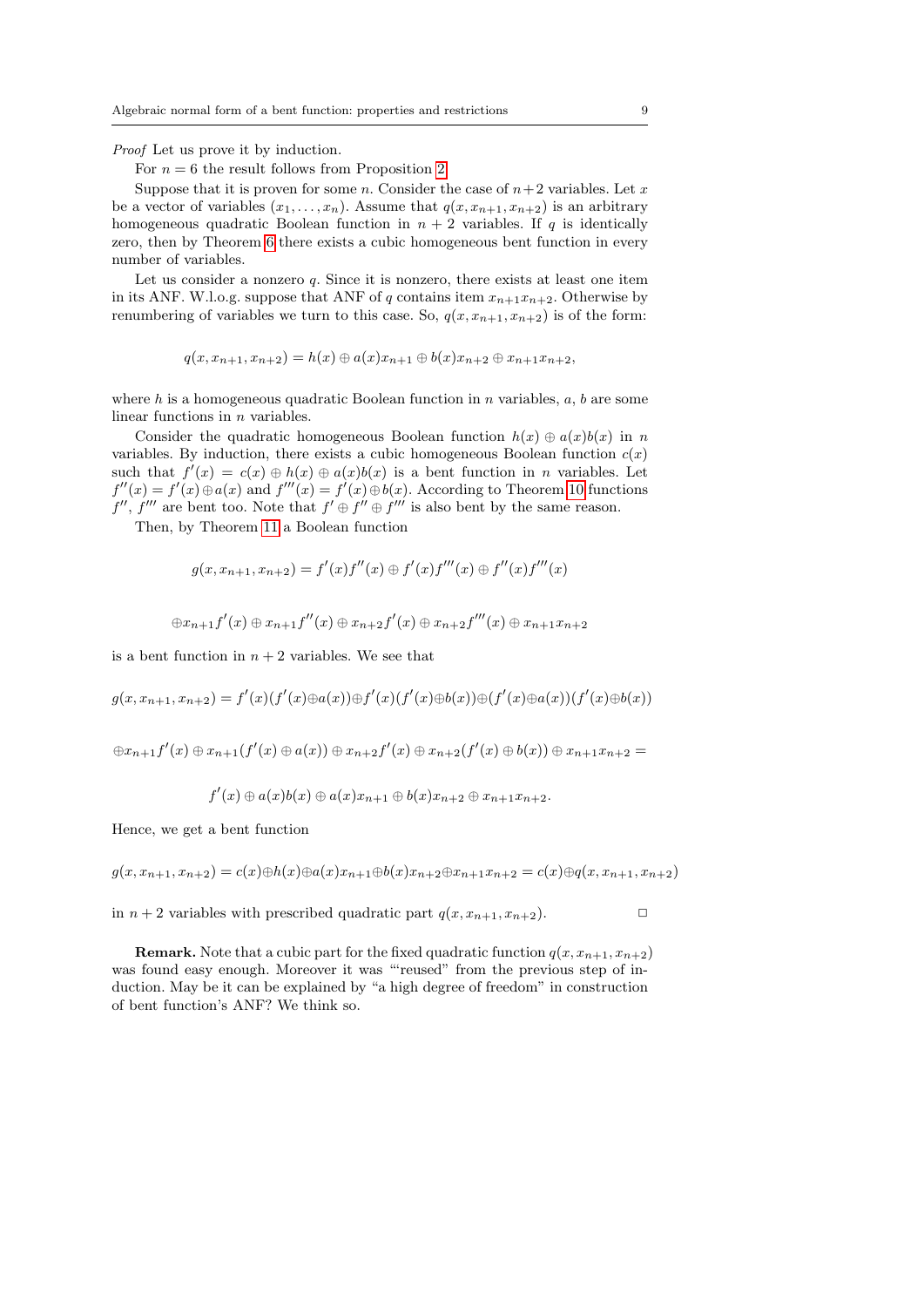.

#### 10 Can a k-degree part of ANF of a bent function be any?

Is it true that the cubic part of a bent function can be arbitrary?

• In case  $n = 6$  the answer is **no**, since there exists only three classes of nonequivalent cubic bent functions: 123+14+25+36, 123+245+12+14+26+35+45 and  $123 + 245 + 346 + 14 + 26 + 34 + 35 + 36 + 45 + 46$ , but there are five classes of nonequivalent homogeneous cubic Boolean functions in 6 variables. So, we need to have items of the next degree in order to have a possibility to "put" all variants of the cubic part in a bent function.

• Case  $n = 8$  is still open. The problem is that the existing classification of quartic bent functions in 8 variables (obtained by P. Langevin and G. Leander in 2011, see [\[14\]](#page-10-17)) does not include the list of representatives of EA-classes.

We think it is a very interesting open problem to study in the general case.

#### 11 Bent decomposition problem in terms of ANF

In 2011 we have formulated the following hypothesis, see [\[28\]](#page-11-12).

**Hypothesis 1.** Any Boolean function in n variables of degree not more than  $n/2$  can be represented as the sum of two bent functions in n variables (n is even,  $n \geq 2$ ).

The problem to prove or disprove this hypothesis is known now as the Bent sum decomposition problem, see [\[31\]](#page-11-1). It is closely connected to the problem of asymptotic of the number of all bent functions.

This question appeared in 2011 while iterative bent functions were studied. For now the following is known in relation to this hypothesis.

• Hypothesis is confirmed for  $n = 2, 4, 6$  (see [\[28\]](#page-11-12) and [\[19\]](#page-11-13)).

• Hypothesis was proved for quadratic Boolean functions, Maiorana—McFarland bent functions, partial spread functions, see [\[19\]](#page-11-13).

• A weakened variant of the hypothesis was proved: any Boolean function of degree not more than  $n/2$  can be represented as the sum of *constant* number of bent functions in *n* variables, see [\[30\]](#page-11-14).

Hypothesis 1 can be reformulated like this: an arbitrary ANF of degree not more than  $n/2$  can be divided into two parts — every part gives the ANF of a bent function.

Here we just give an idea that follows from Hypothesis 1 (assuming it holds): k-degree part of the ANF of a bent function "tends" to be arbitrary. It is necessary that

at least 2  $\sqrt{ }$  $\mathcal{L}$ n  $n/2$  $\setminus$  $\overline{1}$ different variants of k-degree part of ANF should be realized  $\sqrt{2}$ n  $\setminus$ 

in a bent function. Recall that the total number of all such variants is  $2 \binom{n}{2}$ 

#### 12 Conclusion

It is very interesting to study what are relations between ANF and polynomial representation of a bent function? And is it possible to define a bent function through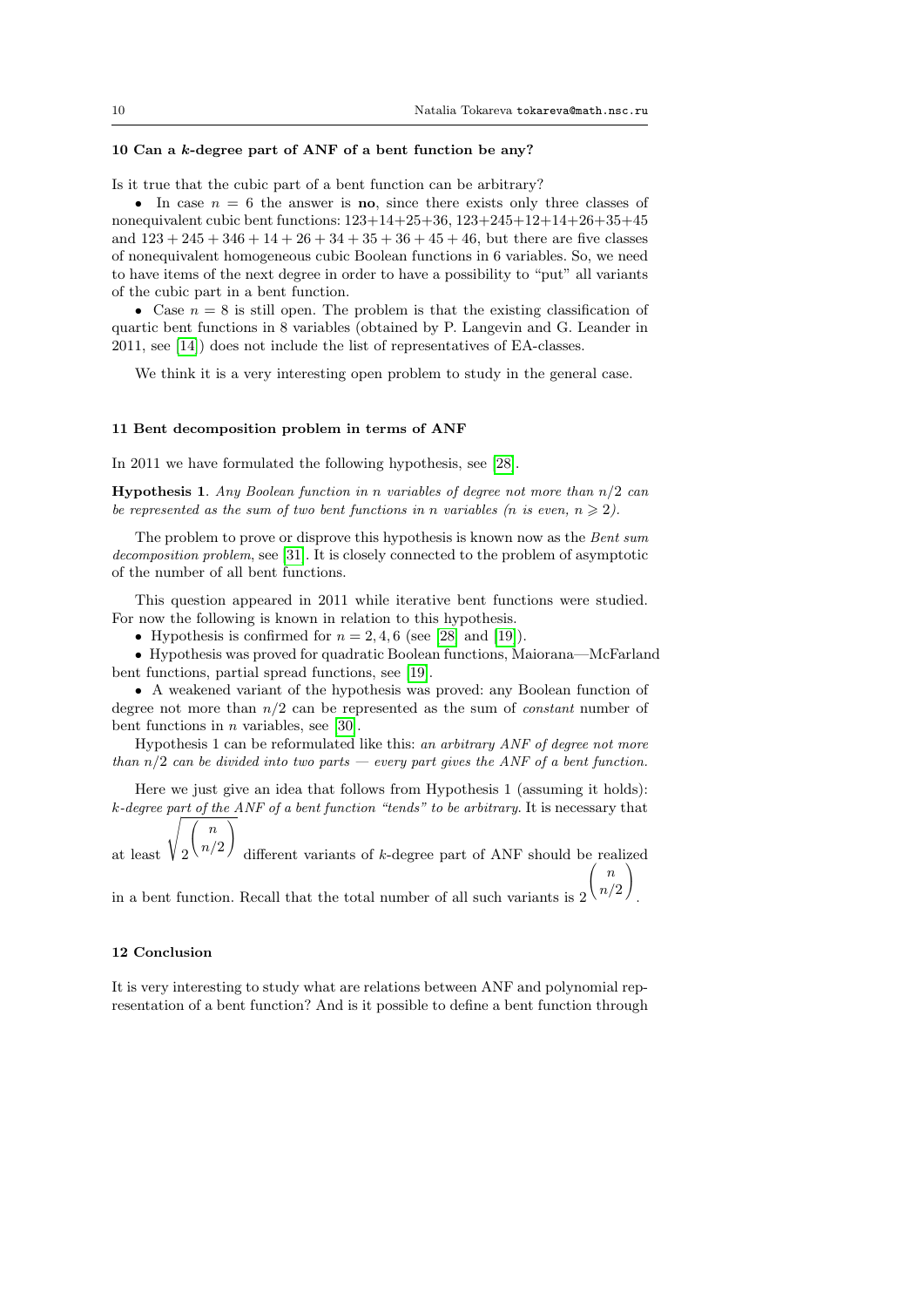the conditions on ANF? Of course these questions are interesting in respect to an arbitrary class of cryptographic Boolean functions, not only to bent.

The author is very grateful to E.Ponomareva for valuable contribution in proving of Theorem [12.](#page-7-3)

This work has been supported by the Russian Foundation for Basic Research (projects no. 17-41-543364, 18-07-01394), by the program of fundamental scientific researches of the SB RAS no.I.5.1. (project no. 0314-2016-0017) by Russian Ministry of Education and Science (Project No. 1.12875.2018/12.1 and the 5-100 Excellence Program).

## References

- <span id="page-10-4"></span>1. Carlet C. Boolean functions for cryptography and error-correcting codes // Boolean Models and Methods in Mathematics, Computer Science, and Engineering / Eds. P. Hammer, Y. Crama. Cambridge Univ. Press, 2010. Chapter 8. P. 257–397. URL:
- www.math.univ-paris13.fr/∼carlet/
- <span id="page-10-14"></span>2. Carlet C., Gao G., Liu W. A secondary construction and a transformation on rotation symmetric functions, and their action on bent and semi-bent functions // J. Combin. Theory. Ser. A. 2014. V. 127, P. 161–175.
- <span id="page-10-6"></span>3. Charnes C., Dempwolff U. and Pieprzyk J. The eight variable homogeneous degree three bent functions // J. of Discrete Algorithms. 2008. V. 6, N 1. P. 66–72.
- <span id="page-10-7"></span>4. Charnes C., Rotteler M., Beth T. Homogeneous bent functions, invariants, and designs // Designs, Codes and Cryptography. 2002. V. 26, N 1–3. P. 139–154.
- <span id="page-10-0"></span>5. Cusick T. W., Stănică P. Cryptographic Boolean Functions and Applications. USA: Acad. Press. Elsevier, 2009. 245 p. (Second edition in 2017).
- <span id="page-10-12"></span>6. Dalai D. K., Maitra S., Sarkar S. Results on rotation symmetric bent functions // Discrete Mathematics. 2009. V. 309, N 8. P. 2398–2409. Proc. of the 2nd Inter. Workshop on Boolean Functions — Cryptography and Applications — BFCA. 2006. (Rouen, France. March 13–15, 2006).
- <span id="page-10-5"></span>7. Frolova A.A. The essential dependence of Kasami bent functions on the products of variables // Journal of Applied and Industrial Mathematics. 2013. V. 7, N 2, P. 166–176.
- <span id="page-10-10"></span>8. Filiol E., Fountain C. Highly Nonlinear Balanced Boolean Functions with a Good Correlation Immunity // Advances in Cryptography — EUROCRYPT'98 Workshop on the Theory and Application of Cryptographic Techniques. Proc. Berlin: Springer, 1998. P. 475–488.
- <span id="page-10-13"></span>9. Gao G., Zhang X., Liu W., Carlet C. Constructions of quadratic and cubic rotation symmetric bent functions // IEEE Trans. Inform. Theory. 2012. V. 58, N 7. P. 4908–4913.
- <span id="page-10-3"></span>10. Hou X.D. p-ary and q-ary versions of certain results about bent functions and resilient functions // Finite Fields and Applications. 2004. V. 10. N 4. P. 566–582.
- <span id="page-10-2"></span>11. Kumar P. V., Scholtz R. A., Welch L. R. Generalized bent functions and their properties // J. Combin. Theory. Ser. A. 1985. V. 40, N 1. P. 90–107.
- <span id="page-10-16"></span>12. The On-Line Encyclopedia of Integer Sequences // Edited by N.J.A.Sloane https://oeis.org/<br>3 List of all
- <span id="page-10-15"></span>13. List of all 156 nonisomorphic graphs on 6 vertices, https://users.cecs.anu.edu.au/ bdm/data/graphs.html
- <span id="page-10-17"></span>14. Langevin P., Leander G. Counting all bent functions in dimension eight 99270589265934370305785861242880 // Designs, Codes and Cryptography. 2011. V. 59, N 1–3. P. 193–205.
- <span id="page-10-1"></span>15. McFarland R. L. A family of difference sets in non-cyclic groups // J. Combin. Theory. Ser. A. 1973. V. 15, N 1. P. 1–10.
- <span id="page-10-8"></span>16. Meng Q., Zhang H., Yang M. C., Cui J. On the degree of homogeneous bent functions // Discrete Applied Mathematics, 2007. V. 155, N 5. P. 665–669.
- <span id="page-10-11"></span>17. Pieprzyk J. P. On bent permutations // Finite Fields, Coding Theory and Adv. in Communications and Computing. 1993. V. 141. P. 173–181.
- <span id="page-10-9"></span>18. Pieprzyk J. P., Qu C. X. Fast Hashing and Rotation-Symmetric Functions, J. Universal Computer Science. 1999. V. 5. P. 20–31.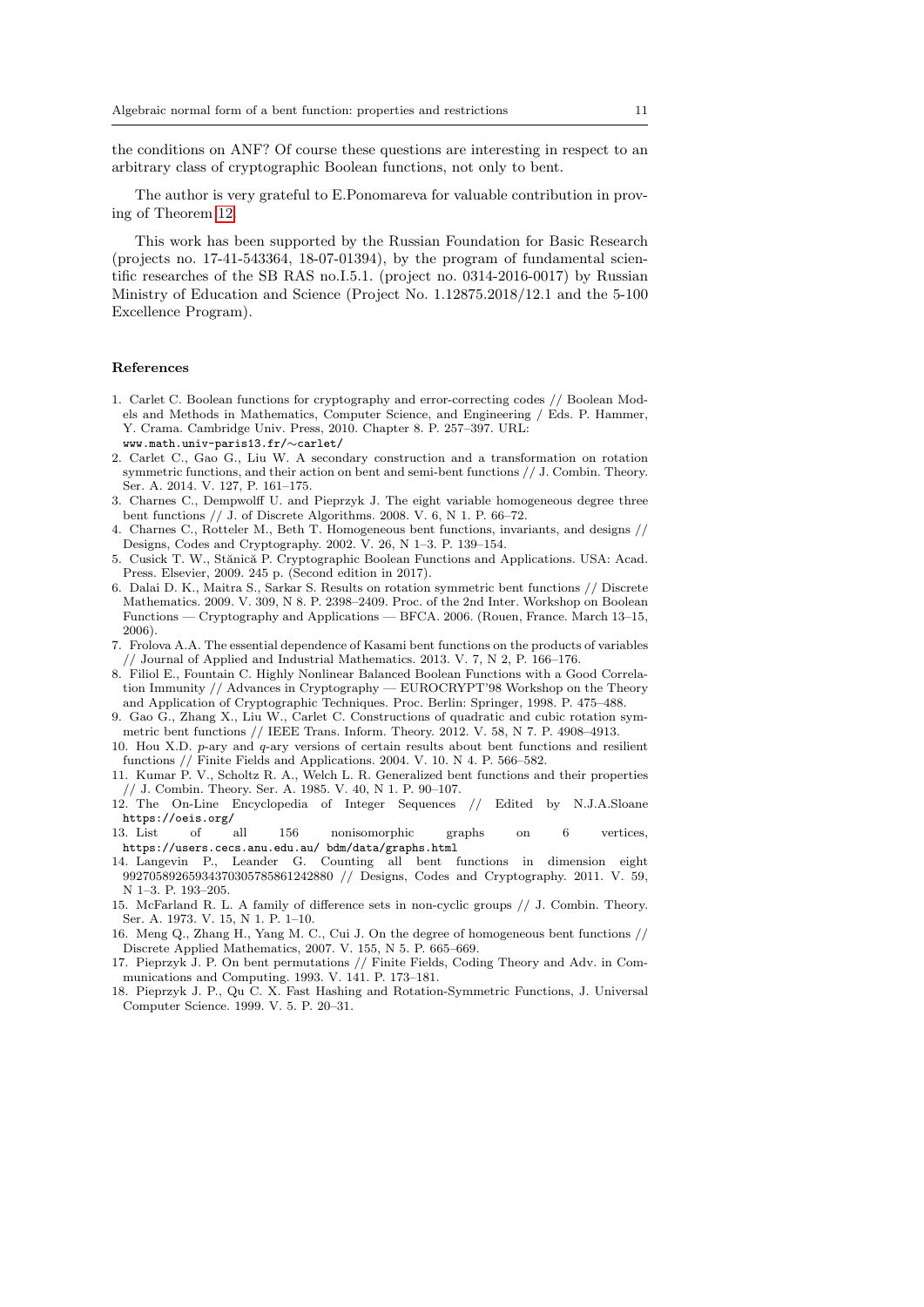- <span id="page-11-13"></span>19. Qu L., Fu S., Dai Q., Li C. When a Boolean Function can be Expressed as the Sum of two Bent Functions // Cryptology ePrint Archive, Report 2014/048, available at http://eprint.iacr.org/.
- <span id="page-11-2"></span>20. Qu C., Seberry J., Pieprzyk J. Homogeneous bent functions // Discrete Appl. Math. 2000. V. 102, N 1-2. P. 133–139.
- <span id="page-11-0"></span>21. Rothaus O. On bent functions // J. Combin. Theory. Ser. A. 1976. V. 20, N 3. P. 300–305.
- <span id="page-11-5"></span>22. Savicky P. On the bent Boolean functions that are symmetric // Eur. J. Combinatorics.
- <span id="page-11-4"></span>1994. V. 15, N 4. P. 407–410. 23. Shaporenko A.S. Bent functions and intersections graphs // J. of Applied and Industrial Mathematics. 2019. To appear.
- <span id="page-11-7"></span>24. Stănică P., Maitra S. A constructive count of rotation symmetric functions // Inform. Process. Lett. 2003. V. 88. P. 299–304.
- <span id="page-11-8"></span>25. Stănică P., Maitra S. Rotation Symmetric Boolean Functions — Count and Cryptographic Properties // Discrete Appl. Math. 2008. V. 156. P. 1567–1580; preliminary version appeared in Electronic Notes in Discrete Math. 2003. V. 15. P. 141–147.
- <span id="page-11-9"></span>26. Stănică P. On the nonexistence of homogeneous rotation symmetric bent Boolean functions of degree greater than two, Proceedings of NATO Adv. Stud. Instit. — Boolean Functions (ASI07, Moscow, Russia), 2008.
- <span id="page-11-10"></span>27. Tokareva N. N. The group of automorphisms of the set of bent functions // Discrete Math. Appl. 2010. V. 20. N 5–6. P. 655–664.
- <span id="page-11-12"></span>28. Tokareva N. N. On the number of bent functions from iterative constructions: lower bounds and hypotheses // Advances in Math. of Communications. 2011. V. 5, N 4. P. 609–621.
- <span id="page-11-11"></span>29. Tokareva N. N. Duality between bent functions and affine functions // Discrete Mathematics. 2012. V. 312. N 3. P. 666–670.
- <span id="page-11-14"></span>30. Tokareva N. N. On decomposition of a Boolean function into sum of bent functions // Siberian Electronic Mathematical Reports. 2014. V. 11. P. 745–751.
- <span id="page-11-1"></span>31. Tokareva N. Bent functions: results and applications to cryptography. Elsevier. 2015. 220 p. ISBN-10: 012802318X. ISBN-13: 978-0128023181.
- <span id="page-11-3"></span>32. Xia T., Seberry J., Pieprzyk J., Charnes C. Homogeneous bent functions of degree n in 2n variables do not exist for  $n > 3$  // Discrete Applied Mathematics. 2004. V. 142, N 1-3. P. 127–132.
- <span id="page-11-6"></span>33. Zhao Y., Li H. On bent functions with some symmetric properties // Discrete Applied Mathematics. 2006. V. 154, N 17. P. 2537–2543.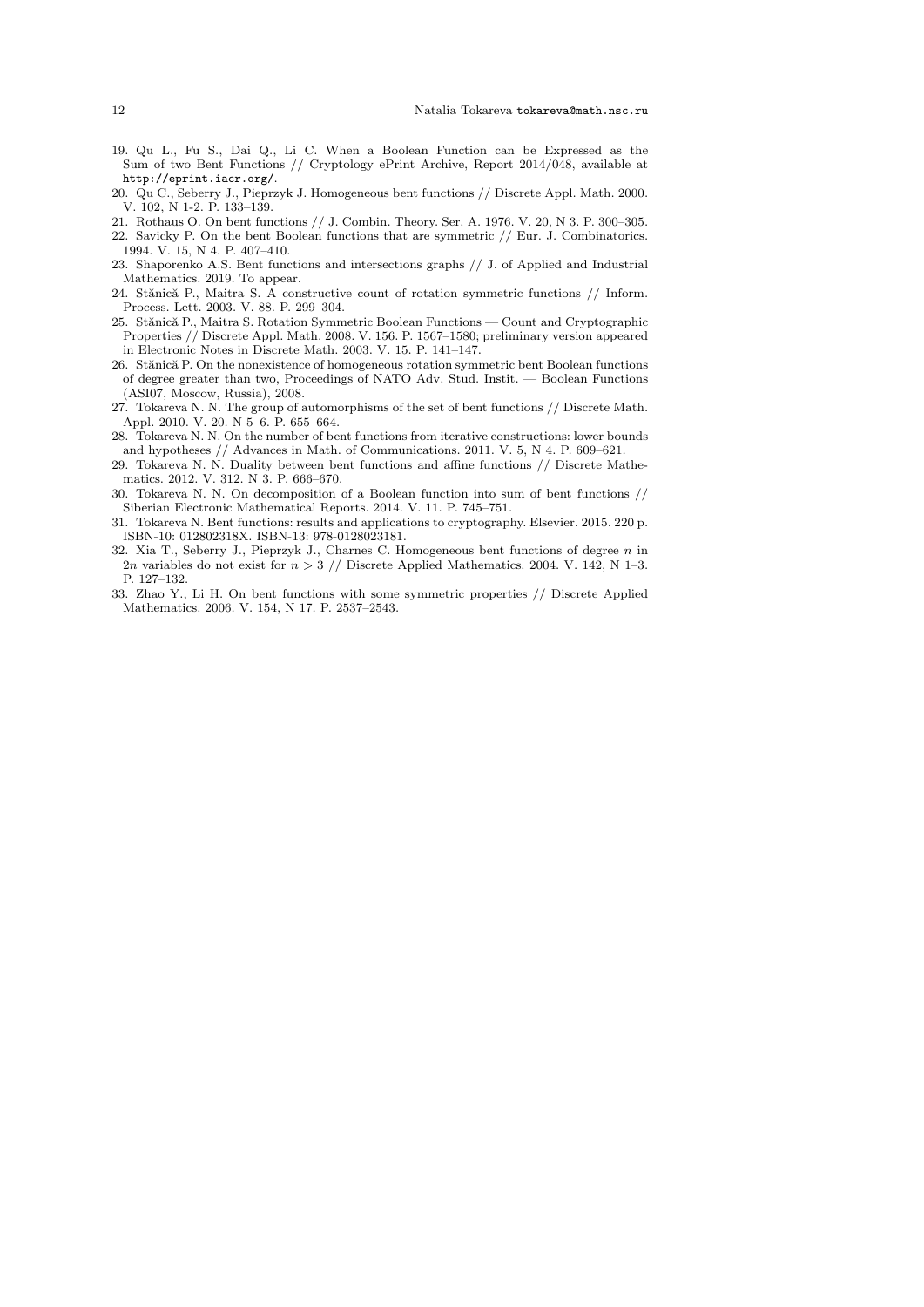|                                        | nction<br>₽,<br>homogeneous quadratic                                                                                                              | homogeneous cubic function                                                                                                                |
|----------------------------------------|----------------------------------------------------------------------------------------------------------------------------------------------------|-------------------------------------------------------------------------------------------------------------------------------------------|
|                                        |                                                                                                                                                    | $123 + 125 + 126 + 134 + 136 + 145 + 146 + 156 + 234 + 235 + 245 + 246 + 256 + 345 + 346 + 356$                                           |
|                                        | 35                                                                                                                                                 | $123 + 124 + 125 + 126 + 145 + 156 + 235$                                                                                                 |
|                                        | $36 + 56$<br>$34 + 36 + 45 + 56$<br>$++$<br>26<br>$++$<br>$3\frac{4}{25}$<br>$++$<br>24<br>24<br>45<br>$++$ + $+$<br>3<br>2<br>2<br>2<br>2<br>$++$ |                                                                                                                                           |
|                                        |                                                                                                                                                    |                                                                                                                                           |
|                                        |                                                                                                                                                    | $123+134+135+136+145+156+234+235+245$ $124+126+134+135+145+146+156+246+256$ $125+126+134+135+145+146+156+234+235+245+246+256+345+346+356$ |
|                                        |                                                                                                                                                    | $125 + 126 + 136 + 145 + 146 + 156 + 235 + 245 + 246 + 256 + 356$                                                                         |
|                                        | 56<br>$^{+}$                                                                                                                                       |                                                                                                                                           |
|                                        |                                                                                                                                                    | $123 + 125 + 126 + 134 + 136 + 145 + 146 + 156 + 234 + 235 + 245 + 246 + 256 + 345 + 346 + 356$                                           |
|                                        | IJ                                                                                                                                                 | $\begin{array}{l} 125 + 135 + 136 + 146 + 156 + 234 + 256 + 346 \\ 124 + 125 + 134 + 136 + 145 + 145 + 146 + 156 + 246 \end{array}$       |
|                                        | 36<br>$^+$<br>$++$ $+$                                                                                                                             |                                                                                                                                           |
|                                        |                                                                                                                                                    | $125 + 126 + 135 + 145 + 146 + 156 + 235 + 245 + 246 + 256 + 356$                                                                         |
|                                        | $^{+}$                                                                                                                                             |                                                                                                                                           |
|                                        | 595<br>$++$                                                                                                                                        | $124 + 126 + 135 + 136 + 145 + 146 + 156 + 236 + 246 + 256$                                                                               |
|                                        | 36                                                                                                                                                 |                                                                                                                                           |
|                                        | + + + + + + + +<br>5553                                                                                                                            | $124 + 126 + 145 + 146 + 156 + 246 + 256$                                                                                                 |
|                                        | 8g<br>9g                                                                                                                                           |                                                                                                                                           |
|                                        | $++$<br>55565555555<br>$+ + +$                                                                                                                     | $125 + 126 + 134 + 135 + 136 + 146 + 234 + 235 + 345$                                                                                     |
|                                        |                                                                                                                                                    |                                                                                                                                           |
|                                        | $^{+}$                                                                                                                                             |                                                                                                                                           |
|                                        |                                                                                                                                                    |                                                                                                                                           |
|                                        | $-56$<br>$-45 + 56$<br>$-36 + 45 + 56$<br>$++$ $+$<br>ಸೆ ಸೆ ಸೆ ಸೆ<br>$+ +$                                                                         | $135 + 136 + 156$                                                                                                                         |
|                                        | $^{+}$                                                                                                                                             | $123 + 126 + 135 + 145 + 146 + 156 + 234 + 246 + 356$                                                                                     |
| Ⅳ│1234567890Ⅱ234567800123222222239120│ | 45<br>$\frac{4}{3}$ $\frac{4}{3}$<br>+ + + + + + + + + + + + + + + + +<br>$^{+}$<br>99999999999999999999999999999999999                            | $126 + 134 + 135 + 136 + 146 + 156 + 234 + 235 + 236 + 246 + 256$<br>$123 +$                                                              |
|                                        | 35<br>$^{+}$                                                                                                                                       |                                                                                                                                           |
|                                        | 35 <sub>5</sub><br>ಸ<br>$^{+}$                                                                                                                     |                                                                                                                                           |
|                                        | $-56$<br>$-45$<br>$-36 + 45 + 56$<br>$-45 + 46$<br>$+ + + +$<br>್ಲಿ<br>$^{+}$                                                                      | $123 + 126 + 134 + 136 + 146 + 234 + 236 + 246$<br>$123 + 124 + 134 + 135 + 136 + 145 + 146 + 234 + 235 + 236 + 245 + 246$                |
|                                        | 34<br>$26 \frac{1}{2}$<br>$^{+}$                                                                                                                   | $123 + 124 + 134 + 135 + 136 + 156 + 234 + 235 + 245 + 345 + 345$<br>$123 + 126 + 135 + 136 + 156 + 236 + 256$                            |
|                                        | $^{+}$                                                                                                                                             |                                                                                                                                           |
|                                        | 45<br>24<br>$^{+}$                                                                                                                                 |                                                                                                                                           |
|                                        | $-46 + 56$<br>$-36 + 45 + 46 + 56$<br>$-56$<br>$-46 + 56$<br>$++++$<br>35<br>+ + + + + + + + + +<br>$\approx$<br>$++$<br>$^{+}$                    |                                                                                                                                           |
|                                        | $3\frac{4}{3}$<br>$\frac{8}{26}$<br>$^{+}$                                                                                                         |                                                                                                                                           |
|                                        | $^{+}$                                                                                                                                             |                                                                                                                                           |

Appendix 1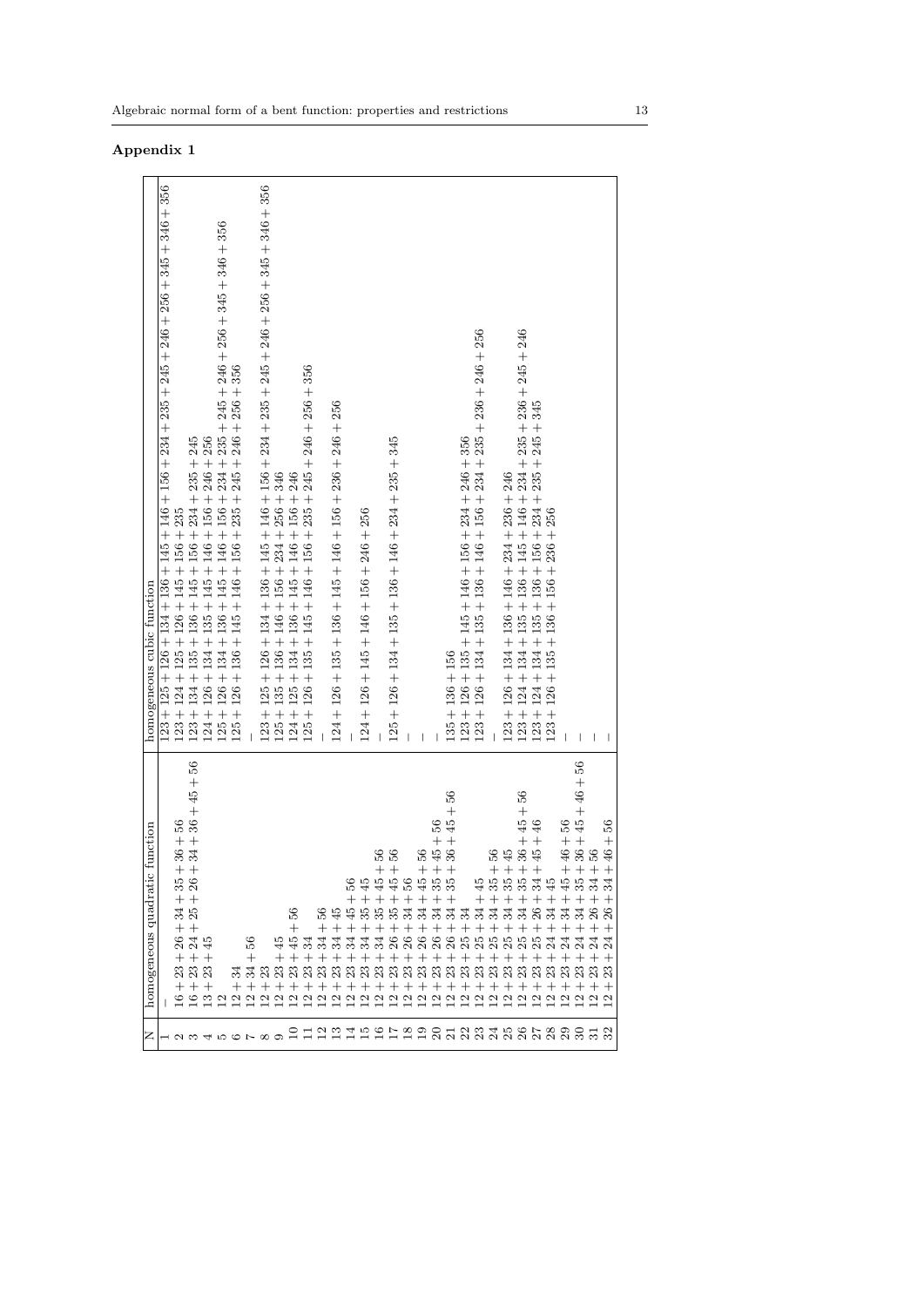| z                     | c function<br>homogeneous quadrat                                                                                                                     | homogeneous cubic function                                                          |
|-----------------------|-------------------------------------------------------------------------------------------------------------------------------------------------------|-------------------------------------------------------------------------------------|
| ြို့                  | $\frac{94 + 45 + 1}{56}$<br>$\mathbb{E}$<br>$^{+}$<br>26<br>$^{+}$<br>24<br>23<br>$^{+}$<br>2                                                         |                                                                                     |
|                       | 36<br>$+45+46+$<br>$\mathbb{R}$<br>$^{+}$<br>26<br>$^{+}$<br>$_{24}$<br>$^{+}$                                                                        |                                                                                     |
|                       | $+36 + 45 + 56$<br>$\mathbb{Z}$<br>$^{+}$<br>$26\,$<br>$^{+}$<br>$\overline{24}$<br>$^+$<br>$\mathbf{\Omega}$                                         | $123 + 124 + 134 + 135 + 145 + 234 + 245$                                           |
|                       | 56<br>$+35 + 36 + 45 + 46 +$<br>$\mathbb{Z}$<br>26<br>$^{+}$                                                                                          |                                                                                     |
|                       | $+45$<br>నె<br>$^{+}$<br>$^{+}$                                                                                                                       | 256<br>$123 + 126 + 135 + 136 + 156 + 235 + 236 +$                                  |
|                       | $35 + 45$<br>$^{+}$<br>$\mathfrak{F}$<br>$^{+}$<br>$^{+}$<br>꿃<br>$^{+}$                                                                              | $123 + 126 + 134 + 136 + 146 + 236 + 246$                                           |
|                       | $+34+56$<br>$26\,$<br>$^{+}$<br>$^{+}$<br>Z                                                                                                           |                                                                                     |
|                       | 36<br>$+34+45+$<br>26<br>$\hspace{0.1mm} +$<br>$^{+}$<br>2                                                                                            |                                                                                     |
|                       | $34 + 35 + 36 + 45$<br>$^{+}$<br>$^+$                                                                                                                 |                                                                                     |
|                       | $34 + 35 + 36 + 45 + 46 + 56$<br>$^{+}$<br>$\frac{8}{36}$<br>$^{+}$<br>25<br>$^{+}$<br>$^{+}$                                                         |                                                                                     |
|                       | $+45$<br>35<br>$\overline{34}$<br>$^{+}$<br>26<br>≌<br>$^{+}$<br>S.                                                                                   | $123 + 125 + 134 + 135 + 136 + 145 + 146$                                           |
|                       | $+56$<br>$+ +$<br>$36 +$<br>$^{+}$<br>23<br>$^{+}$<br>≌<br>$^{+}$<br>$\overline{\omega}$                                                              | $124 + 126 + 146$                                                                   |
|                       | 56<br>$+45+$<br>$\frac{15}{9}$ ភី ភី ភី ភី<br>$^{+}$<br>23<br>$^{+}$<br>$\frac{6}{1}$<br>$^{+}$<br>$\tilde{c}$                                        | $123 + 125 + 135$                                                                   |
|                       | $+35$<br>$^{+}$<br>$26\,$<br>$^{+}$<br>$\mathbb{S}^2$<br>$^{+}$<br>$\frac{6}{1}$<br>$^{+}$<br>$\frac{2}{1}$                                           | 245<br>$124 + 145 +$                                                                |
|                       | $+35+45$<br>$^{+}$<br>$26\,$<br>$^{+}$<br>23<br>$^{+}$<br>$\stackrel{\circ}{=}$<br>$^{+}$<br>≌                                                        |                                                                                     |
|                       | 56<br>$36 + 45 +$<br>$^{+}$<br>$\frac{1}{\sqrt{2}}$<br>25<br>$^{+}$<br>23<br>$^{+}$<br>$\stackrel{\circ}{=}$<br>$^{+}$<br>ن<br>آ                      | $123 + 124 + 135 + 234 + 235 + 245$                                                 |
|                       | S6<br>$+34 + 36 + 45 +$<br>$^{+}$<br>25<br>$^{+}$<br>$\mathbb{S}^2$<br>$^{+}$<br>≌<br>$^{+}$<br>ن<br>آ                                                | $123 + 134 + 136 + 234 + 236$                                                       |
|                       | 56<br>$34 + 45 + 46 +$<br>$^{+}$<br><b>222234332</b><br>$^{+}$<br>24<br>$^{+}$<br>$\mathbb{S}^2$<br>$^{+}$<br>≌<br>$^{+}$<br>$\overline{\mathcal{C}}$ | $124 + 126 + 146$                                                                   |
|                       | 86<br>$34 + 35 + 45 + 46 +$<br>$^{+}$<br>$^{+}$<br>24<br>$^{+}$<br>$\mathbb{S}^2$<br>≌<br>$^{+}$<br>5                                                 | $123 + 124 + 234 + 235 + 245$                                                       |
|                       | 36<br>$34 + 36 + 45 +$<br>$^{+}$<br>$^{+}$<br>24<br>$^{+}$<br>23<br>$^{+}$                                                                            | $123 + 135 + 235$                                                                   |
|                       | 56<br>$34 + 36 + 45 + 46 +$<br>$^{+}$<br>$^+$<br>24<br>$^{+}$<br>ಔ<br>≌<br>$^{+}$<br>N                                                                | $123 + 134 + 136 + 234 + 236 + 246$                                                 |
|                       | $^{+}$<br>34<br>≌<br>$^{+}$<br>L,                                                                                                                     | $126 + 146 + 246$                                                                   |
|                       | $+45$<br>$^{+}$<br>24<br>$^{+}$<br>23<br>≌<br>$^{+}$<br>$\overline{\mathcal{C}}$                                                                      | $126 + 146 + 246$                                                                   |
|                       | $+35+45$<br>$^{+}$<br>$^+$<br>≌<br>$^{+}$<br>S.                                                                                                       | $123 + 126 + 136 + 146 + 234 + 236 + 246$                                           |
|                       | $+35 + 45$<br>$^{+}$<br>23<br>≌<br>$^{+}$<br>N                                                                                                        | $123 + 126 + 134 + 135 + 136 + 146 + 156 + 234 + 235 + 236 + 246 + 256$             |
|                       | 45<br>$34 + 35 +$<br>$^{+}$<br>$^{+}$<br>$\mathbb{S}^2$<br>≌<br>$^{+}$<br>N                                                                           | $126 + 136 + 156 + 236 + 256$                                                       |
|                       | $45 + 46$<br>$^{+}$<br>$^{+}$<br>$^{+}$<br>≌<br>$^{+}$<br>N                                                                                           | $+136 + 156 + 256$<br>$123 + 125 + 135$                                             |
|                       | 56<br>$+45 +46 +$<br>5333<br>$^{+}$<br>$^{+}$<br>$^{\circ}$<br>$^{+}$<br>$^{+}$<br>N                                                                  | $134 + 135 + 145$                                                                   |
| 444445535355555666666 | 36<br>$34 + 45 +$<br>$^{+}$<br>$^+$<br>$^{+}$<br>≌<br>$^{+}$<br>$^{+}$                                                                                | $-23 + 125 + 126 + 136 + 145$                                                       |
|                       | $^{+}$<br>23<br>$^{+}$                                                                                                                                | $123 + 124 + 125 + 126 + 134 + 135 + 136 + 145 + 156 + 235 + 245 + 246 + 256 + 356$ |
|                       | ň<br>$\hspace{0.1mm} +$<br>34<br>$+ +$<br>$\mathbb{S}^2$<br>⋣<br>$+ +$<br>U U                                                                         | $123 + 135 + 145 + 146 + 156 + 235 + 236$                                           |
|                       | $+56$<br>$\ddot{4}$<br>$^{+}$<br>$\mathfrak{B}$<br>$^{+}$<br>⋣                                                                                        | $+146$<br>126<br>$^{+}$<br>24                                                       |
|                       |                                                                                                                                                       |                                                                                     |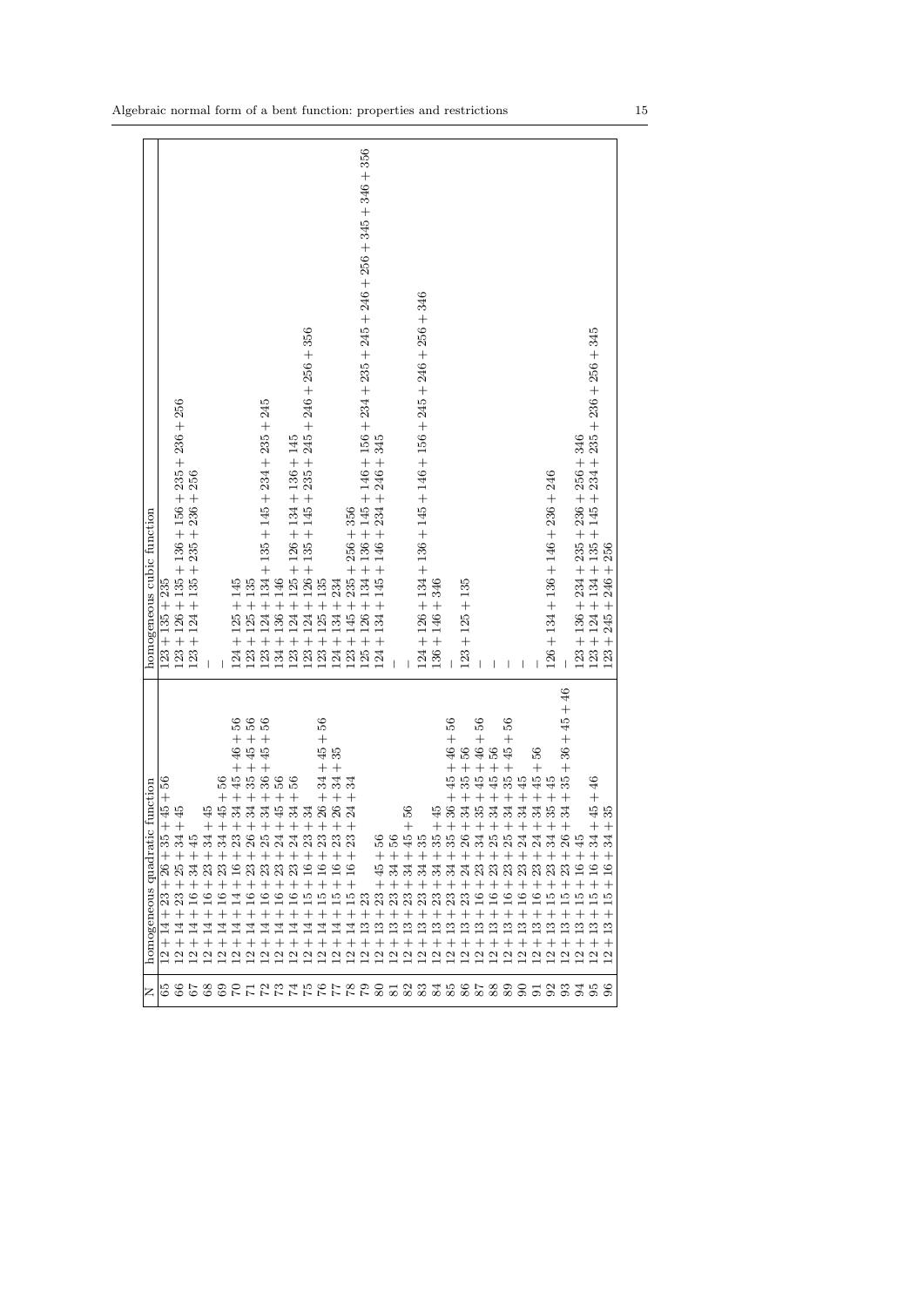| Z                 | homogeneous quadratic function                                                                                                                                                           | homogeneous cubic function                                                                                                                                                                                                                       |
|-------------------|------------------------------------------------------------------------------------------------------------------------------------------------------------------------------------------|--------------------------------------------------------------------------------------------------------------------------------------------------------------------------------------------------------------------------------------------------|
|                   | $^{+}$<br>26<br>$\hspace{0.1mm} +$<br>७<br>$^{+}$<br>ŗ.<br>≌<br>S                                                                                                                        | $123 + 134 + 234$                                                                                                                                                                                                                                |
| $\frac{8}{3}$     | 56<br>$^{+}$<br>23<br>Ņ.                                                                                                                                                                 | $124 + 126 + 146$                                                                                                                                                                                                                                |
|                   | 33<br>23                                                                                                                                                                                 |                                                                                                                                                                                                                                                  |
|                   | $+36 + 45 + 56$<br>$+ 45 + 46 + 56$<br>$26\,$<br>23<br>$^+$                                                                                                                              | $134 + 135 + 145 + 146 + 156$                                                                                                                                                                                                                    |
|                   | 56<br>$34 + 36 + 45 +$<br>$\! + \!$<br>8777<br>23<br>$^+$<br>$^{+}$                                                                                                                      | $123 + 134 + 135 + 234 + 345$                                                                                                                                                                                                                    |
|                   | $+45$<br>23                                                                                                                                                                              |                                                                                                                                                                                                                                                  |
|                   | $^{23}$                                                                                                                                                                                  | $123 + 124 + 126 + 136 + 145 + 245 + 345$                                                                                                                                                                                                        |
|                   | 23<br>rö                                                                                                                                                                                 | $124 + 125 + 145$                                                                                                                                                                                                                                |
|                   | $\begin{array}{l}4+45+46\\4+45+46+56\\3+34+36\end{array}$<br>$\tilde{\mathcal{Q}}$<br>$\overline{5}$<br>$\mathbf{C}$<br>ų                                                                | $245 + 246 + 256$<br>$123 + 1$                                                                                                                                                                                                                   |
|                   | $34 + 35 + 45 + 46 + 56$<br>$^{+}$<br>$^{+}$<br>23<br>$^{+}$<br>٩<br>$^{+}$<br>$\overline{5}$<br>$^{+}$<br>$\frac{3}{1}$<br>$^{+}$<br>$\overline{c}$                                     |                                                                                                                                                                                                                                                  |
|                   | $^{+}$<br>$\frac{3}{2}$                                                                                                                                                                  | $126 + 134 + 136 + 146 + 156 + 234 + 235 + 245 + 246 + 256 + 345 + 346 + 356$<br>$123 + 124 + 134 + 135 + 136 + 145 + 146 + 234 + 235 + 236 + 245 + 246$<br>$123 + 125 + 126 + 134 + 136 + 146 + 156 + 234 + 235 + 245 + 246 + 256$<br>$125 + 1$ |
|                   | 36<br>$^{+}$<br>$\overline{14}$<br>$^{+}$<br>$\frac{3}{1}$<br>$^{+}$                                                                                                                     | $236 + 246 + 345$<br>$235 + 1$<br>$234 + 1$                                                                                                                                                                                                      |
|                   | 56<br>$^{+}$<br>$\ddot{4}$<br>$^{+}$<br>$\overline{14}$<br>$^{+}$<br>13<br>$^{+}$                                                                                                        | $236 + 246$<br>$234 + 3$                                                                                                                                                                                                                         |
|                   | $\mathbb{S}^2$<br>$^{+}$<br>14<br>$^{+}$<br>$\overline{13}$<br>$^{+}$<br>3333333                                                                                                         | $125 +$                                                                                                                                                                                                                                          |
|                   | $^{+}$<br>23<br>$^{+}$<br>$\overline{14}$<br>$^{+}$<br>$\frac{3}{2}$<br>$^{+}$                                                                                                           | $126+134+136+146+156+234+235+245+246+256+345+346+356$ $125+126+136+145+156+235+245+245+246+256+356$<br>$124 +$                                                                                                                                   |
|                   | 36<br>$\hspace{0.1mm} +\hspace{0.1mm}$<br>34<br>$^{+}$<br>23<br>$^{+}$<br>$\overline{14}$<br>$^{+}$<br>$\overline{13}$<br>$^{+}$                                                         | $123 + 135 + 145 + 146 + 156 + 235 + 236$                                                                                                                                                                                                        |
|                   | ಸ<br>$^{+}$<br>$^{+}$<br>23<br>$^{+}$<br>$\overline{14}$<br>$^{+}$<br>$\mathbf{r}$                                                                                                       | $125 + 126 + 136 + 156 + 235 + 256 + 356$                                                                                                                                                                                                        |
|                   | S<br>$^{+}$<br>$^{+}$<br>24<br>$^{+}$<br>23<br>$^{+}$<br>$\overline{14}$<br>$^{+}$<br>$\frac{3}{1}$<br>$^{+}$<br>$\overline{\omega}$                                                     |                                                                                                                                                                                                                                                  |
|                   | 35<br>$^{+}$<br>34<br>$^{+}$<br>24<br>$^{+}$<br>23<br>$^{+}$<br>$\overline{14}$<br>$^{+}$<br>$\frac{3}{1}$<br>$^{+}$                                                                     |                                                                                                                                                                                                                                                  |
|                   | $+36 + 45 + 46 + 56$<br>+ 35 + 45<br>$\approx$<br>$^{+}$<br>$^{+}$<br>$^{+}$<br>23<br>$^{+}$<br>$\overline{14}$<br>$^{+}$<br>$\mathbf{r}$<br>$^{+}$                                      | $123 + 126 + 134 + 136 + 146 + 236 + 246$                                                                                                                                                                                                        |
|                   | $34 + 35 + 36 + 46 + 56$<br>$^{+}$<br>26<br>$^{+}$<br>25<br>$^{+}$<br>24<br>$^{+}$<br>23<br>$\! + \!$<br>Ź<br>$^{+}$<br>$\frac{3}{2}$<br>$^{+}$                                          |                                                                                                                                                                                                                                                  |
|                   | $\frac{34+35+36+45}{56}$<br>$\qquad \qquad +$<br>$\mathbb{S}$<br>$^{+}$<br>25<br>$^{+}$<br>24<br>$^{+}$<br>$\frac{6}{2}$<br>$^{+}$<br>보<br>$^{+}$<br>$\overline{13}$<br>$^{+}$<br>222222 | $123 + 124 + 234$                                                                                                                                                                                                                                |
|                   | $^{+}$<br>$\frac{6}{4}$<br>$^{+}$<br>$\ddot{4}$<br>$^{+}$<br>23<br>$^{+}$<br>$\tilde{a}$<br>$^{+}$<br>ᅺ<br>$^{+}$<br>$\mathbf{r}$<br>$^{+}$                                              | $124 + 126 + 134 + 135 + 145 + 146 + 156$                                                                                                                                                                                                        |
|                   | 36<br>$^{+}$<br>$\overline{34}$<br>$^{+}$<br>23<br>$^+$<br>$\frac{6}{1}$<br>$^{+}$<br>4<br>$^{+}$<br>$\frac{3}{1}$<br>$^{+}$                                                             | $123 + 125 + 235$                                                                                                                                                                                                                                |
|                   | $+56$<br>$\ddot{4}$<br>$^{+}$<br>$\mathfrak{A}$<br>$^{+}$<br>23<br>$^+$<br>$\frac{6}{1}$<br>$^{+}$<br>ᅺ<br>$\mathbf{r}$<br>$\overline{\omega}$                                           |                                                                                                                                                                                                                                                  |
|                   | $+46+56$<br>$\ddot{4}$<br>$^{+}$<br>34<br>$^{+}$<br>23<br>$^{+}$<br>ല<br>$^{+}$<br>₫<br>$^{+}$<br>$\mathbf{r}$<br>$\overline{\omega}$                                                    |                                                                                                                                                                                                                                                  |
|                   | $\boldsymbol{+}$<br>$\mathbb{Z}$<br>$^{+}$<br>26<br>$^{+}$<br>23<br>$^{+}$<br>≌<br>$^{+}$<br>4<br>$^{+}$<br>$\frac{3}{1}$<br>$^{+}$<br>$\overline{\omega}$                               |                                                                                                                                                                                                                                                  |
|                   | $^{+}$<br>$\mathcal{S}$<br>$^{+}$<br>23<br>$^+$<br>٩<br>$^{+}$<br>4<br>≌<br>S,                                                                                                           |                                                                                                                                                                                                                                                  |
| <u>ដ្ឋាដ្ឋា ដ</u> | $-36 + 45 + 56$<br>$-35 + 45 + 56$<br>$-36 + 45 + 56$<br>$-56$<br>$^{+}$<br>న న న<br>$^{+}$<br>23<br>$^{+}$<br>≌<br>$^{+}$<br>ᅼ<br>$^{+}$                                                | $123 + 124 + 134 + 145 + 234 + 235 + 245$                                                                                                                                                                                                        |
|                   | $^{+}$<br>$^{+}$<br>23<br>$^{+}$<br>$\mathbf{9}$<br>$^{+}$<br>S,                                                                                                                         |                                                                                                                                                                                                                                                  |
| $\frac{27}{28}$   | $-45$<br>ઌ૽<br>Μ,                                                                                                                                                                        | I                                                                                                                                                                                                                                                |
|                   | 56<br>$+45+$<br>$+35$<br>34<br>$^{+}$<br>26<br>$^{+}$<br>$^+$<br>S<br>$^+$<br>$\hspace{0.1mm} +$<br>4<br>$^{+}$<br>$^{+}$<br>N                                                           |                                                                                                                                                                                                                                                  |
|                   |                                                                                                                                                                                          |                                                                                                                                                                                                                                                  |